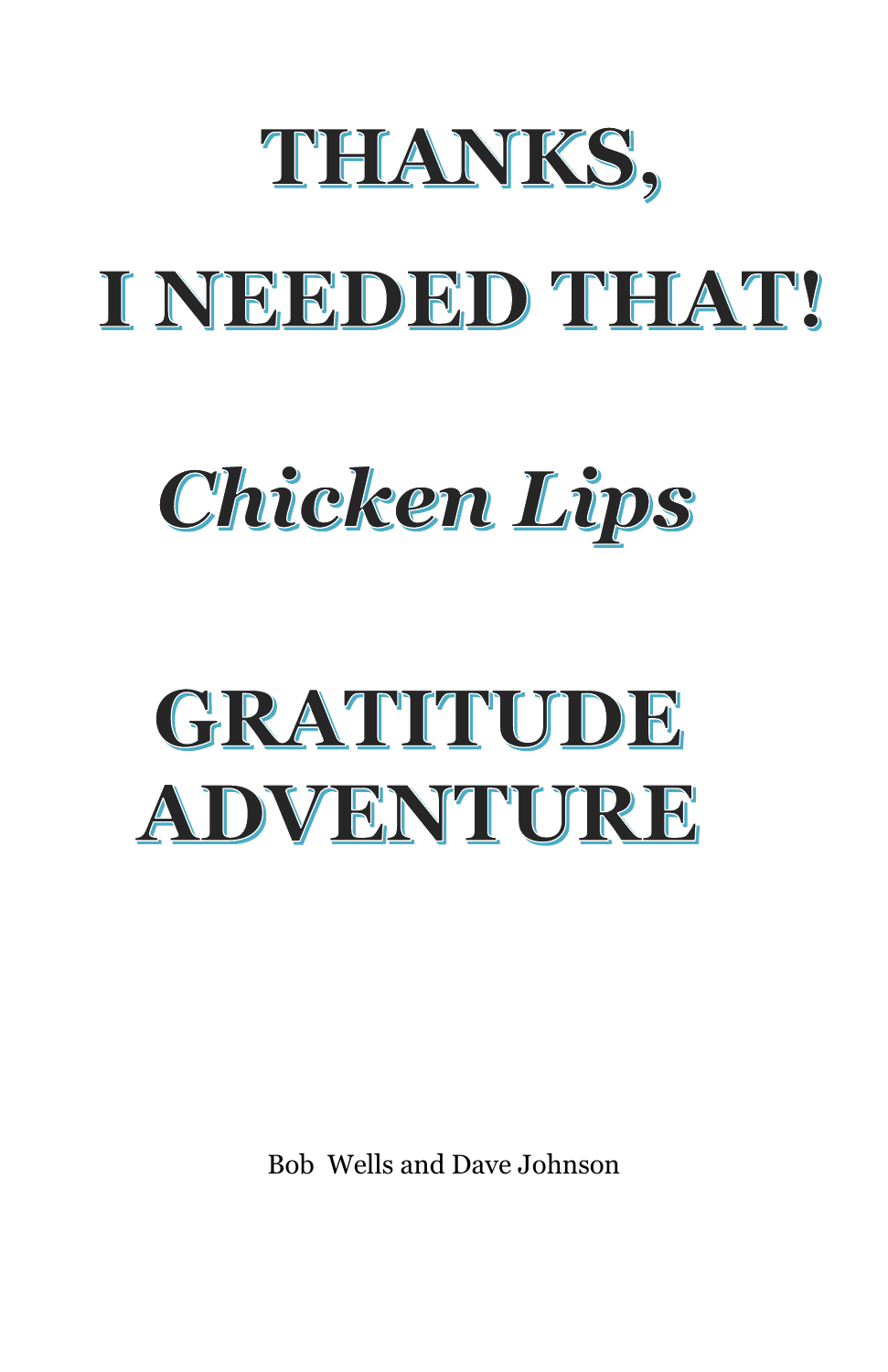## **DEDICATION**

While creating this book we often thought of someone who lived a life full of love and gratitude, sharing them both in abundance with all around her. Our Beloved Sister and Friend, **WANDA WELLS BECKHAM**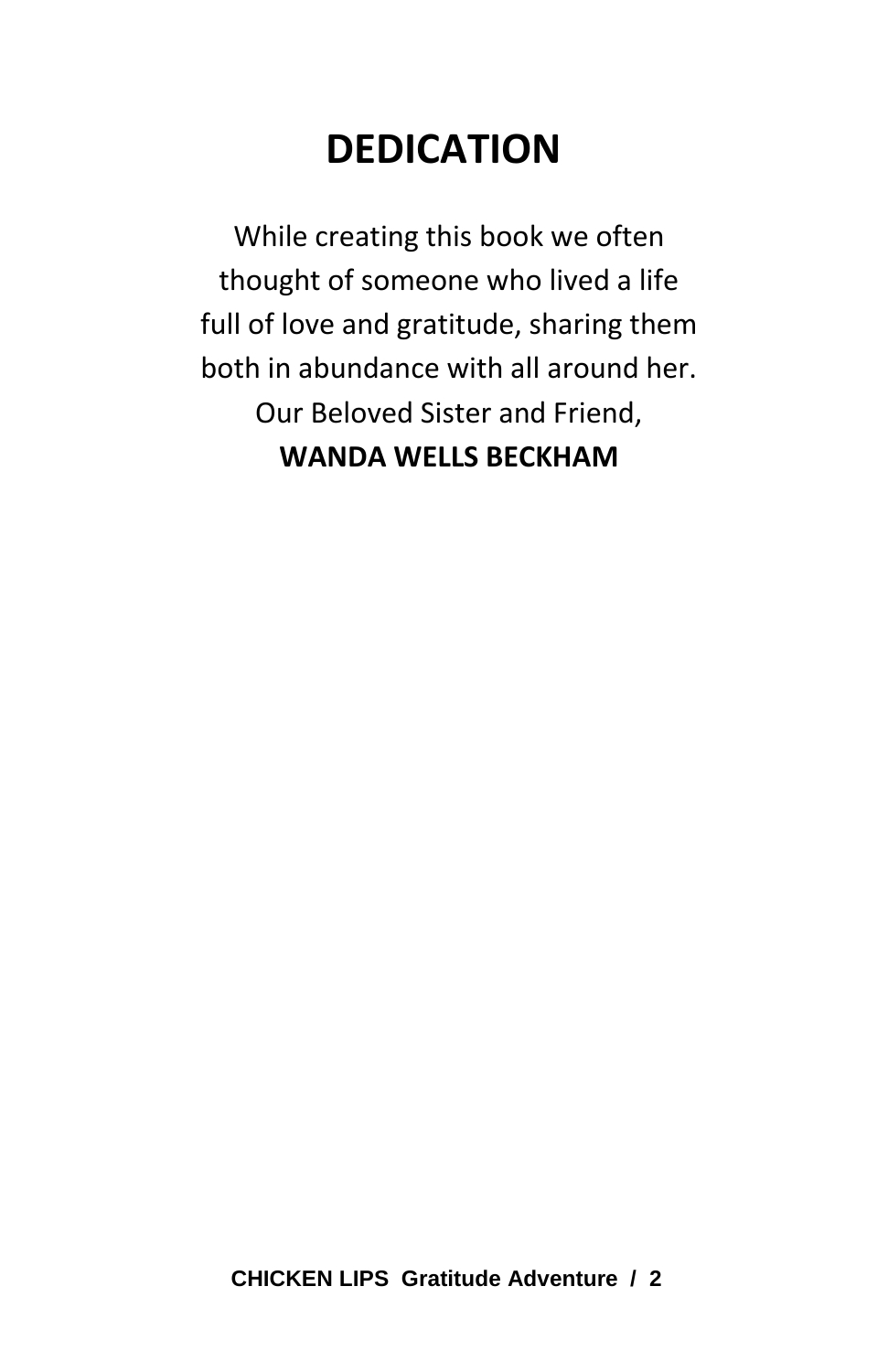## *Chicken Lips* is part of the **World Humor Organization, Inc.,**

a 501(c)(3) not-for-profit organization in Denver CO.

## MISSION STATEMENT: **We Educate and Inspire Through the Joy of Laughter.**

### FOR MORE INFORMATION ABOUT US, INCLUDING:

- Keynotes, Break-outs and Interactive Workshops.
	- o Leadership
- o Creative Thinking
- o Team Building
- o Customer Service
- o Gratitude
- o Laughter & Health
- *CONFERENCES! CONFERENCES! CONFERENCES!*
	- o Book us for any service and we'll add **FOR FREE**:
		- 30-minute *Chicken Lips Comedy Show*
			- Emcee your Awards Banquet, Auction, Talent Show, Karaoke Night or ???
		- Improv Training

## **Visit ChickenLips.com or call us at 303-534-4440.**

Copyright © 2017 by David K. Johnson This book, in whole or parts, may be reproduced by anyone. In fact, you can get a free pdf version from our website. www.WorldHumorOrganization.com/topics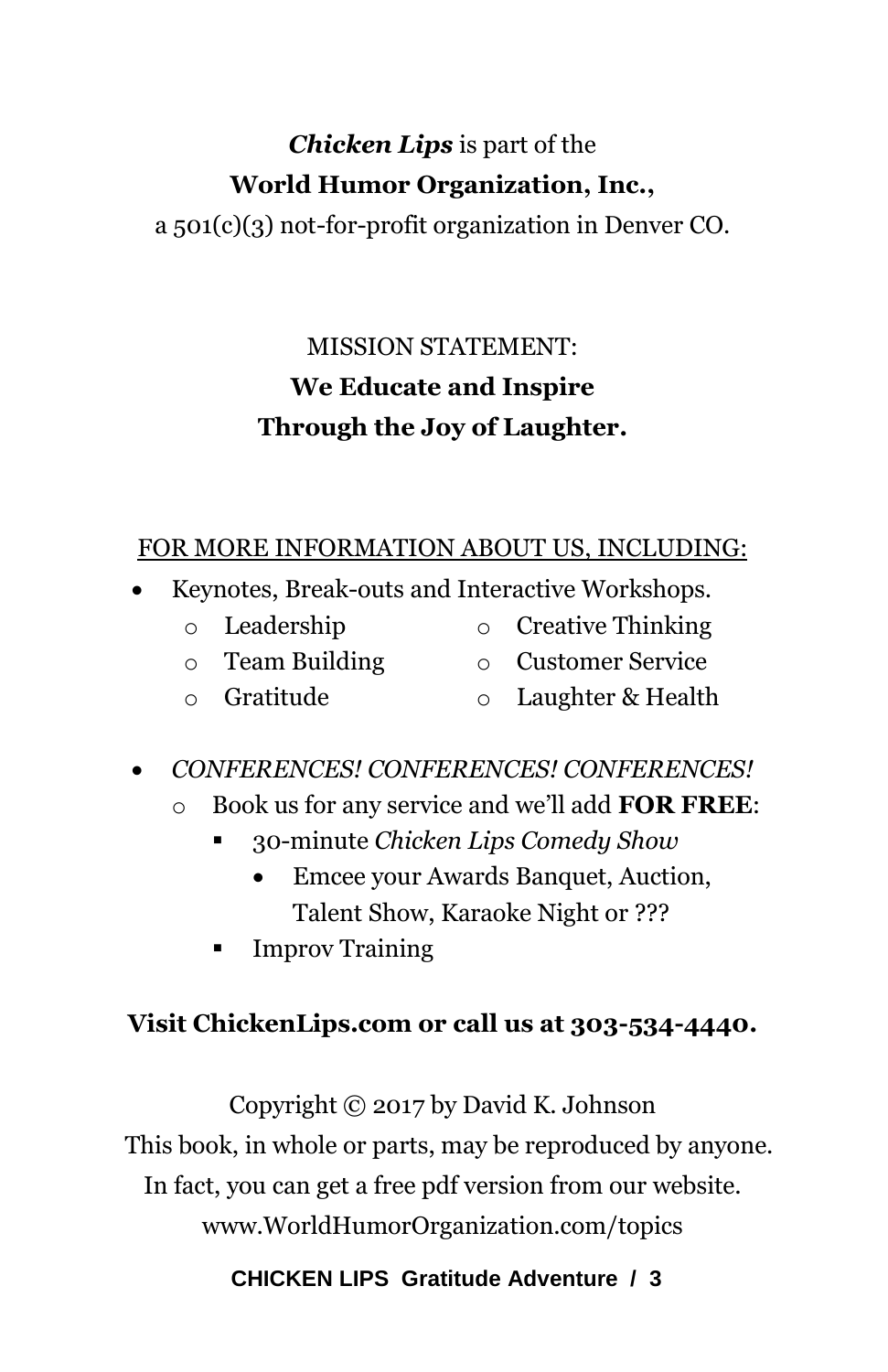## Welcome!

Cultivating a sense of gratitude has all kinds of good effects for those who choose to make thankfulness a priority. The more you look for it, the easier it is to find it all around you.

This book (and *any* gratitude journal) helps create a mindfulness of gratitude. It also serves as a glimpse into your life - gratitude memoirs, if you will.

## DIRECTIONS

On 50 different days you will write about something for which you are grateful. These don't have to be sequential days and if you're so led, you can certainly make more than one entry on a single day.

On those days when feelings of gratitude are elusive, take a look at the "Grategories" list on the following page and force yourself to write about something. It will improve your outlook and your day!

> *" The miracle of gratitude is that it shifts your perception to such an extent that it changes the world you see." -* Dr. Robert Holden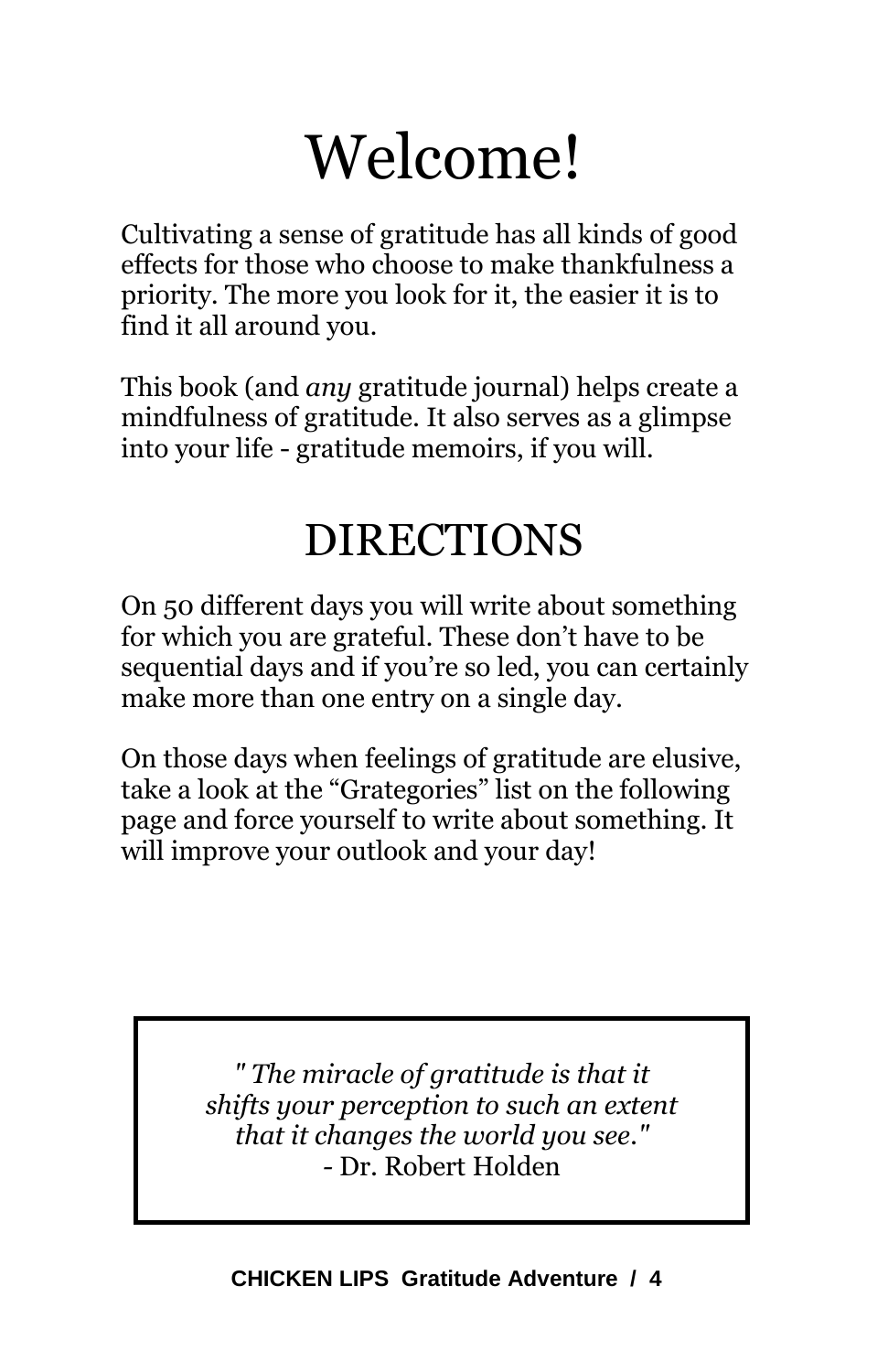## **About what should I write?**

Choose a grategory from below. Describe what you are thankful for and why.

## *Grategories*

(gratitude categories)

- People
	- o A friend, family member, co-worker, someone from your childhood, someone who helped you.
- Places. A favored location.
- Pets You have now or earlier in your life.
- Our country and way of life.
- Employment. What's good about work?
- The simple things in life.
- A good day.
- Health. Be specific.
- Inventions that benefit YOU.
- A fond memory Remember that one time?
- Nature. Take time to notice, it's *MAGNIFICENT!*
- LAUGHTER
	- o What made you laugh today?
	- o Who is that person you laugh a lot with?
- TRIPLET LIST. In one entry, list three quick items for which you are grateful. For us:

#### Bob Dave

- 1. My reliable, old car. 1. View from my office.
- 2. Summer morning walks. 2. Air conditioning.
- 

3. Doris.

What else might you be grateful for?

<sup>3.</sup> Colorado Rockies.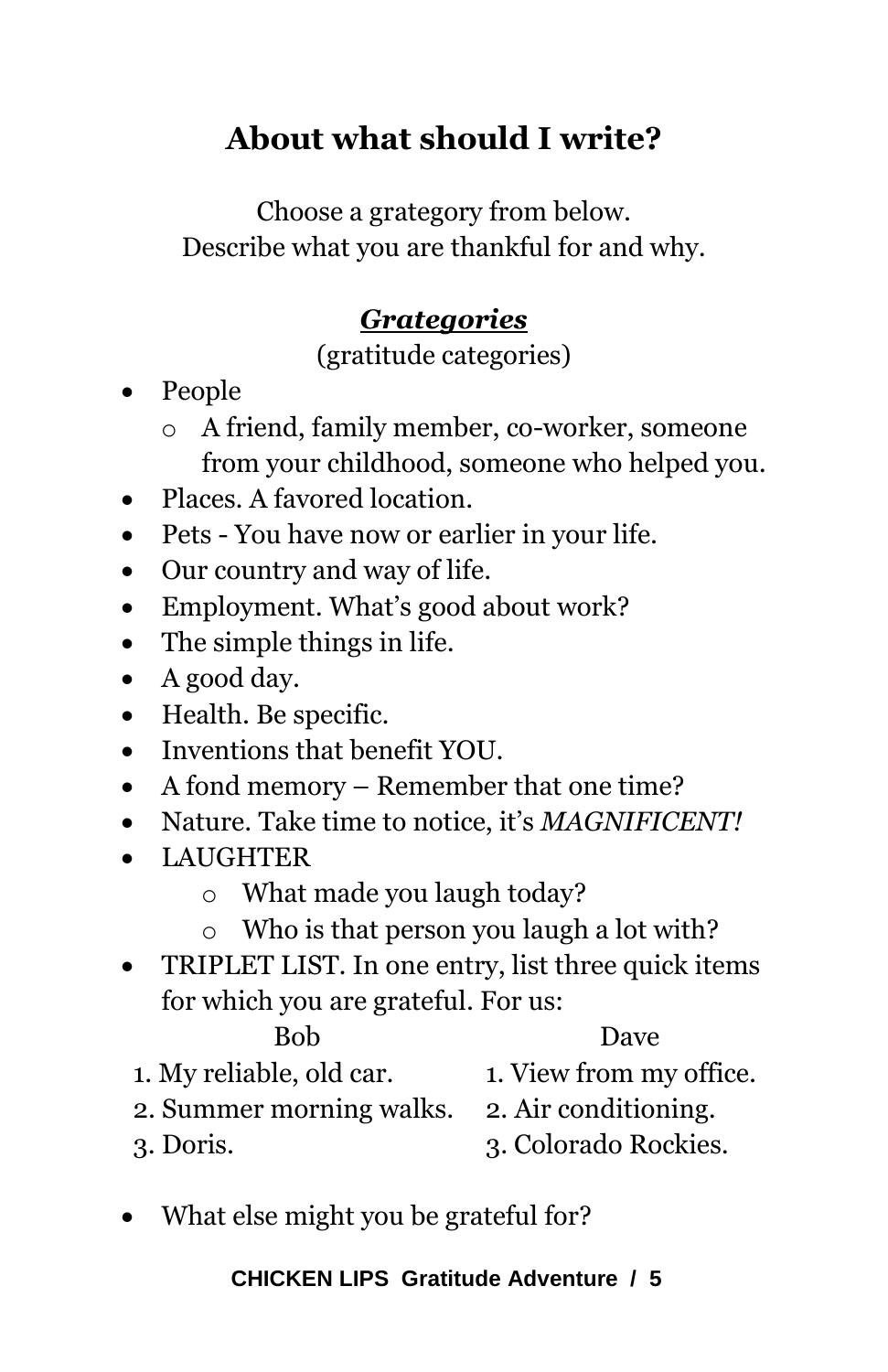## Daily Titles

| 1.                 | 26.        |
|--------------------|------------|
| 2.                 | 27.        |
| 3.                 | 28.        |
| 4.                 | 29.        |
| 5.                 | <u>30.</u> |
| 6.                 | 31.        |
| 7.                 | 32.        |
| 8.                 | 33.        |
| 9.                 | 34.        |
| 10.                | 35.        |
| 11.                | 36.        |
| 12.                | 37.        |
| 13.                | 38.        |
| <u>14.</u>         | 39.        |
| <u>15.</u>         | 40.        |
| $\underline{16}$ . | 41.        |
| 17.                | 42.        |
| $\underline{18}$ . | 43.        |
| 19.                | 44.        |
| 20.                | 45.        |
| 21.                | 46.        |
| 22.                | 47.        |
| 23.                | 48.        |
| 24.                | 49.        |
| 25.                | 50.        |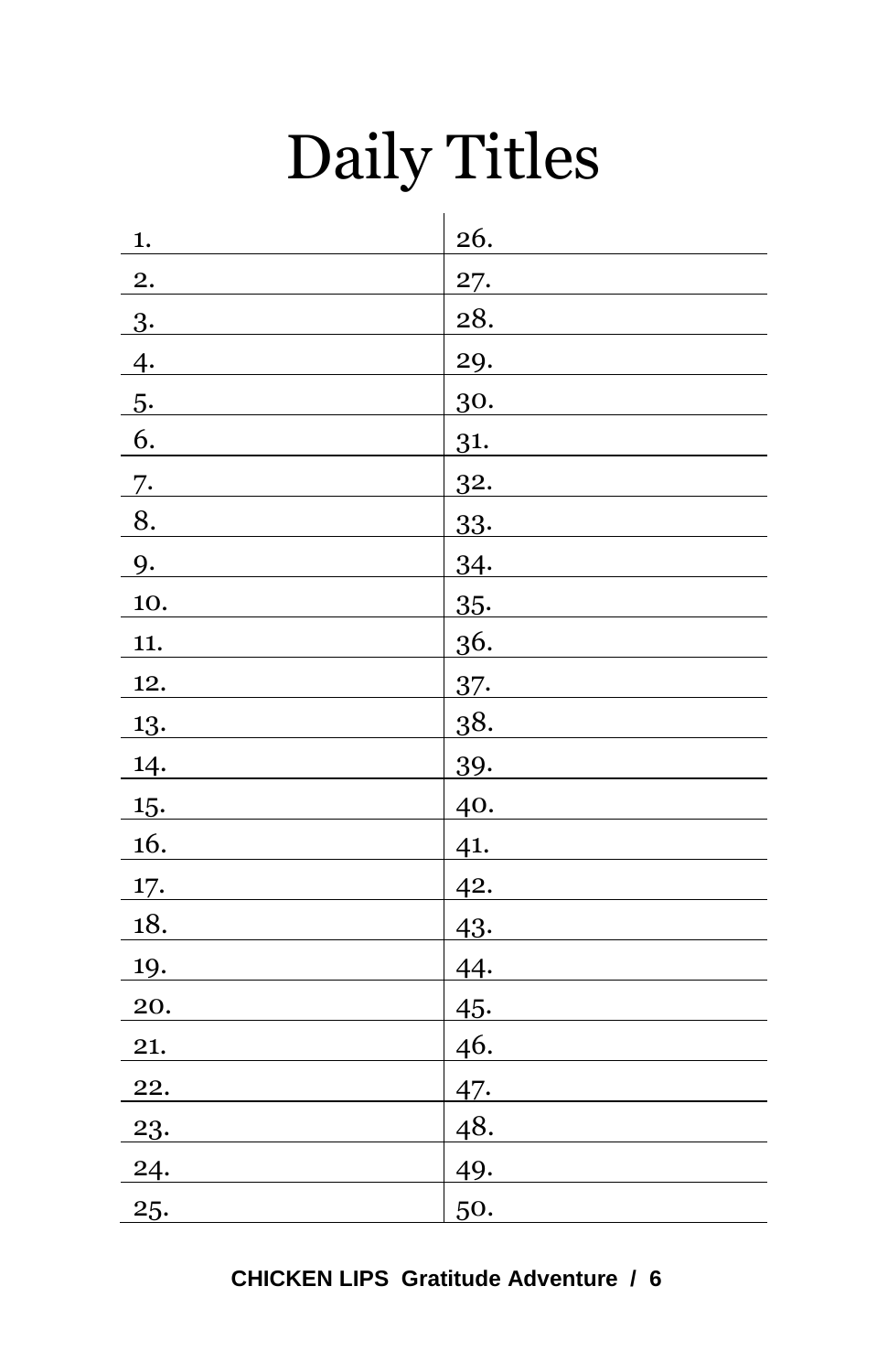## *"Change your thoughts and change your world."* - Norman Vincent Peale

| Day $#1$ | Title:<br>Date: |
|----------|-----------------|
|          |                 |
|          |                 |
|          |                 |
|          |                 |
|          |                 |
|          |                 |
|          |                 |
|          |                 |
|          |                 |
|          |                 |
|          |                 |
| Day $#2$ | Title:<br>Date: |
|          |                 |
|          |                 |
|          |                 |
|          |                 |
|          |                 |
|          |                 |
|          |                 |
|          |                 |
|          |                 |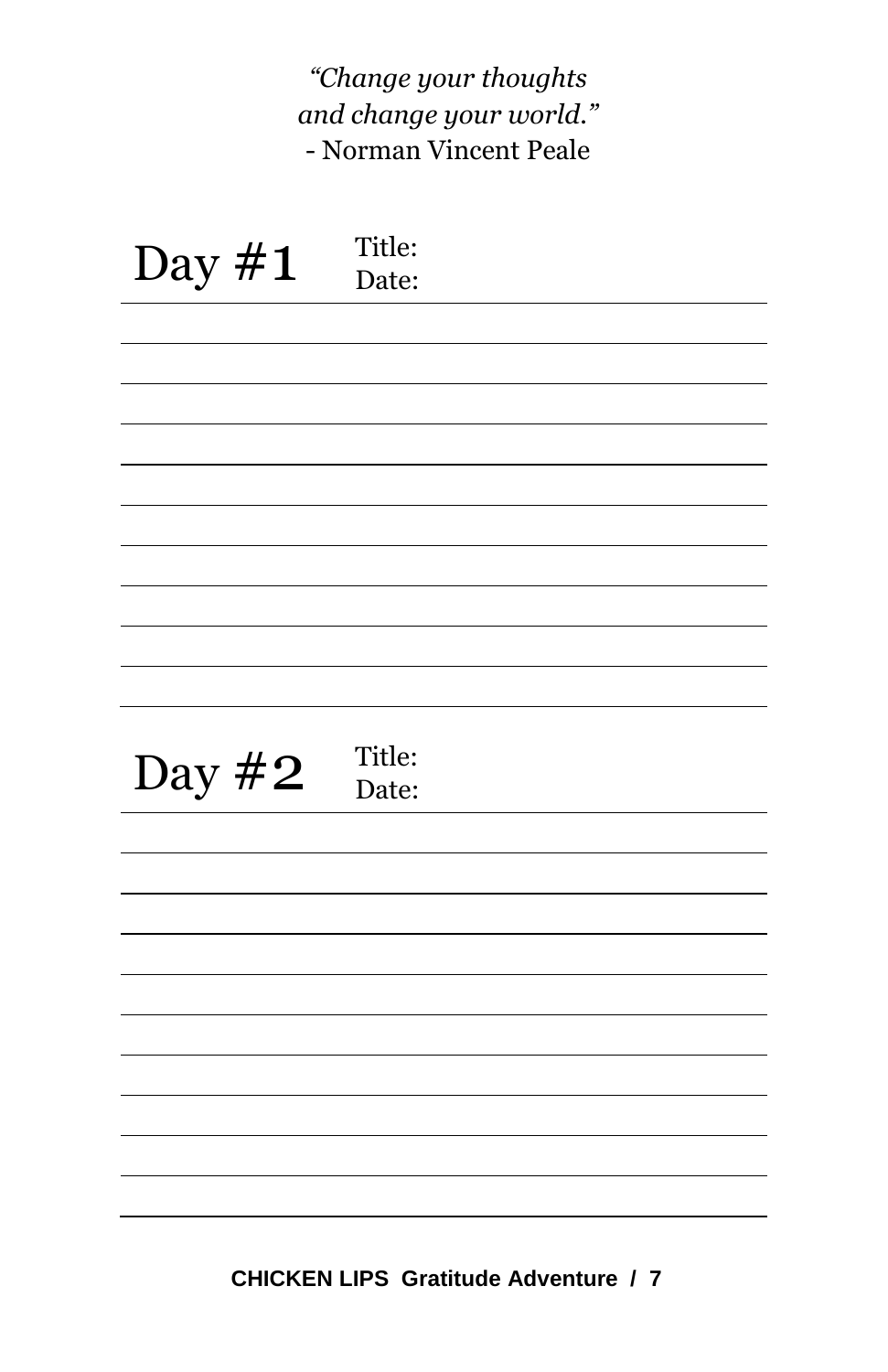## Today I focus on keeping my thoughts positive and appreciative!

| Day $#3$ | Title:<br>Date: |
|----------|-----------------|
|          |                 |
|          |                 |
|          |                 |
|          |                 |
|          |                 |
|          |                 |
|          |                 |
|          |                 |
|          |                 |
|          |                 |
|          |                 |
| Day $#4$ | Title:<br>Date: |
|          |                 |
|          |                 |
|          |                 |
|          |                 |
|          |                 |
|          |                 |
|          |                 |
|          |                 |
|          |                 |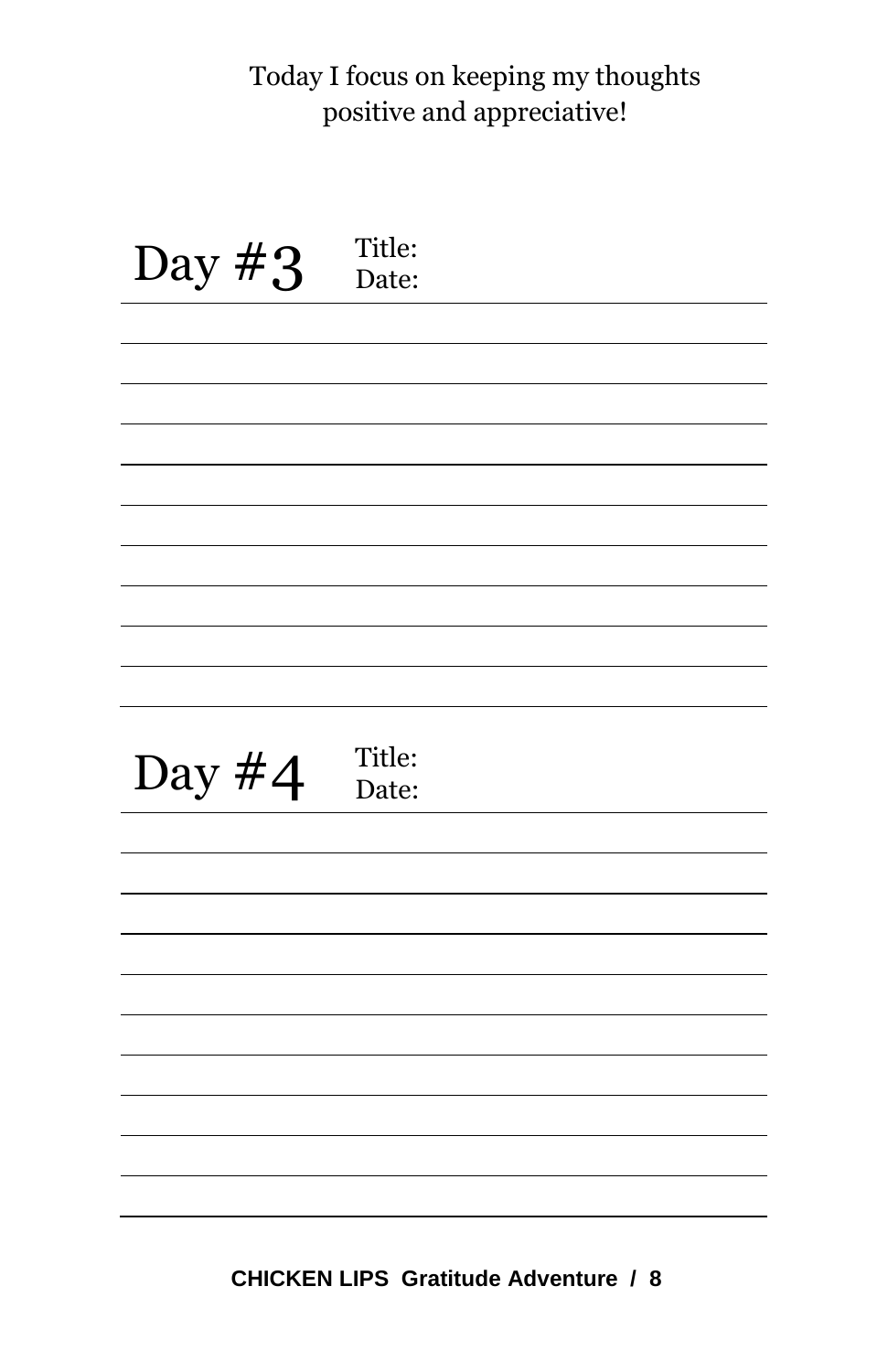|          | "How simple it is to see that we can<br>only be happy now, and there will never<br>be a time when it is not now."<br>- Gerald Jampolsky |
|----------|-----------------------------------------------------------------------------------------------------------------------------------------|
| Day $#5$ | Title:<br>Date:                                                                                                                         |
|          |                                                                                                                                         |
|          |                                                                                                                                         |
|          |                                                                                                                                         |
|          |                                                                                                                                         |
|          |                                                                                                                                         |
|          |                                                                                                                                         |
|          |                                                                                                                                         |
|          |                                                                                                                                         |
| Day $#6$ | Title:<br>Date:                                                                                                                         |
|          |                                                                                                                                         |
|          |                                                                                                                                         |
|          |                                                                                                                                         |
|          |                                                                                                                                         |
|          |                                                                                                                                         |
|          |                                                                                                                                         |
|          |                                                                                                                                         |
|          |                                                                                                                                         |
|          |                                                                                                                                         |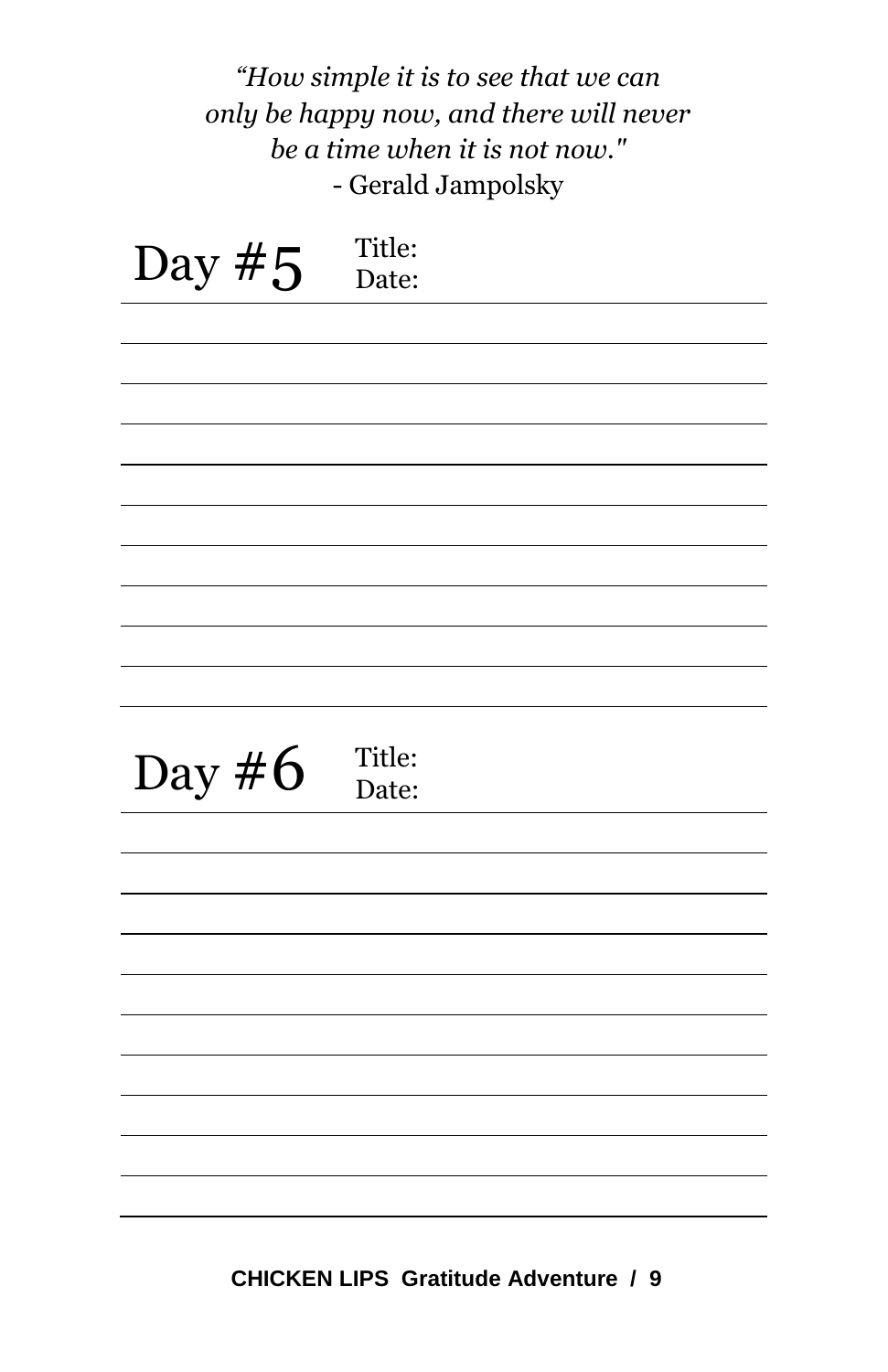| Yesterday I received a gift.                |
|---------------------------------------------|
| It was 1440 minutes of life on this planet. |
| What do you know?                           |
| I've been given that same gift today!       |

| Day #7   | Title:<br>Date: |
|----------|-----------------|
|          |                 |
|          |                 |
|          |                 |
|          |                 |
|          |                 |
|          |                 |
|          |                 |
|          |                 |
|          |                 |
|          |                 |
|          |                 |
| Day $#8$ | Title:<br>Date: |
|          |                 |
|          |                 |
|          |                 |
|          |                 |
|          |                 |
|          |                 |
|          |                 |
|          |                 |
|          |                 |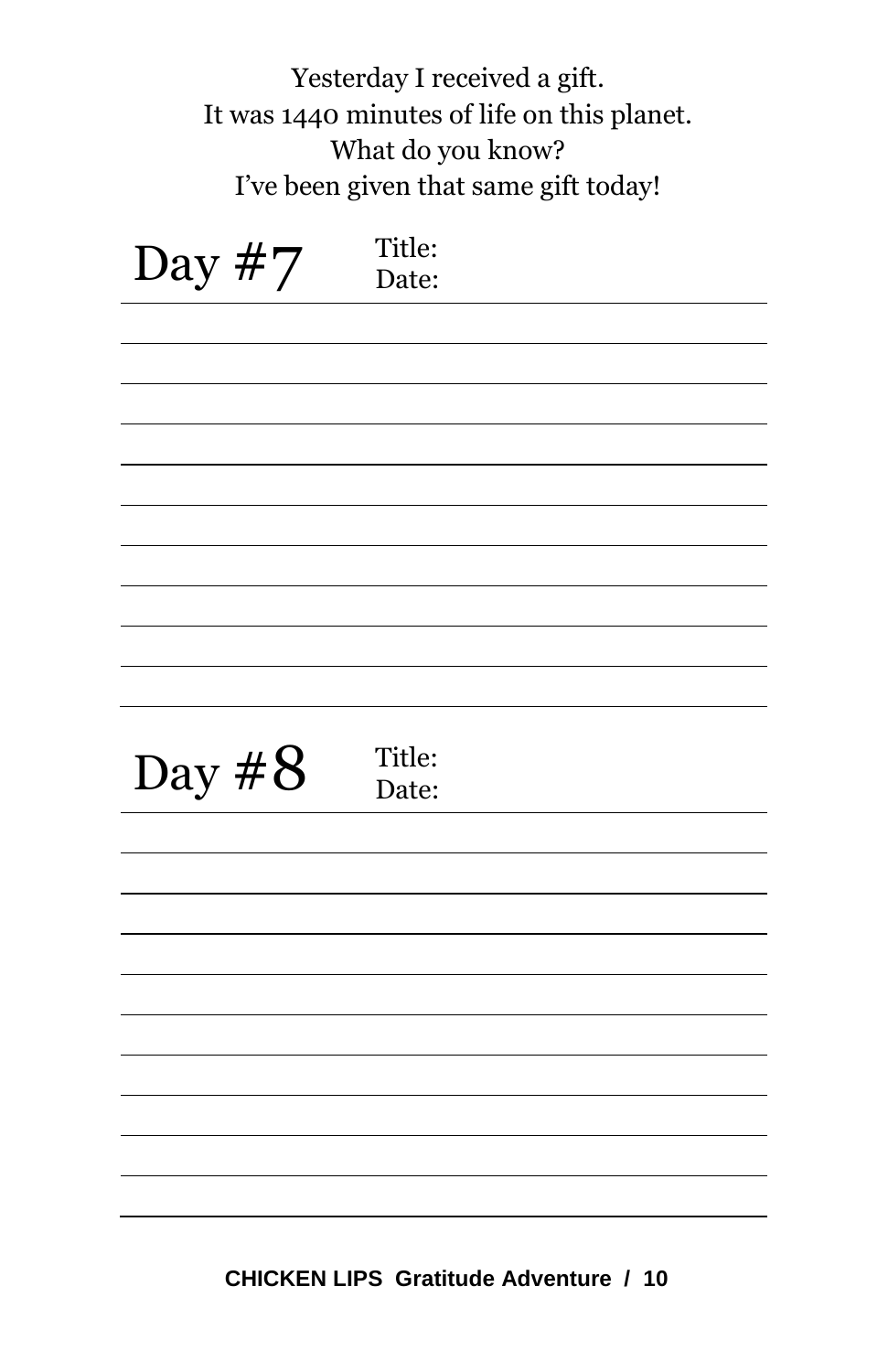|           | "Life is a banquet, and most poor<br>suckers are starving to death!"<br>(Mame in "Auntie Mame" the movie, 1958) |
|-----------|-----------------------------------------------------------------------------------------------------------------|
| Day $#9$  | Title:<br>Date:                                                                                                 |
|           |                                                                                                                 |
|           |                                                                                                                 |
|           |                                                                                                                 |
|           |                                                                                                                 |
| Day $#10$ | Title:<br>Date:                                                                                                 |
|           |                                                                                                                 |
|           |                                                                                                                 |
|           |                                                                                                                 |
|           |                                                                                                                 |
|           |                                                                                                                 |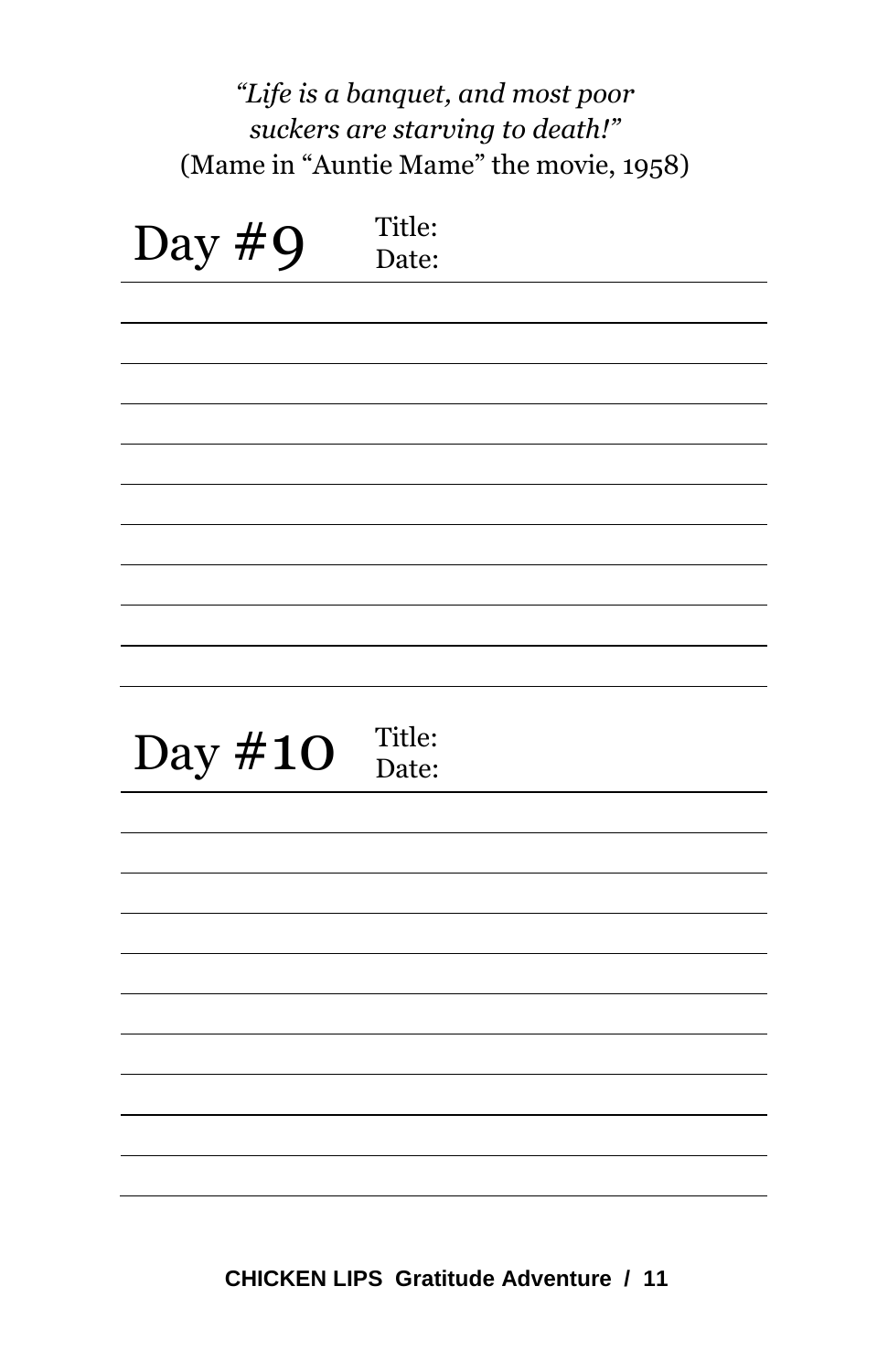## My life is bountiful with blessings. I will take time to give thanks today!

| Day #11 | Title:<br>Date: |
|---------|-----------------|
|         |                 |
|         |                 |
|         |                 |
|         |                 |
|         |                 |
|         |                 |
|         |                 |
|         |                 |
|         |                 |
|         |                 |
|         |                 |
| Day #12 | Title:<br>Date: |
|         |                 |
|         |                 |
|         |                 |
|         |                 |
|         |                 |
|         |                 |
|         |                 |
|         |                 |
|         |                 |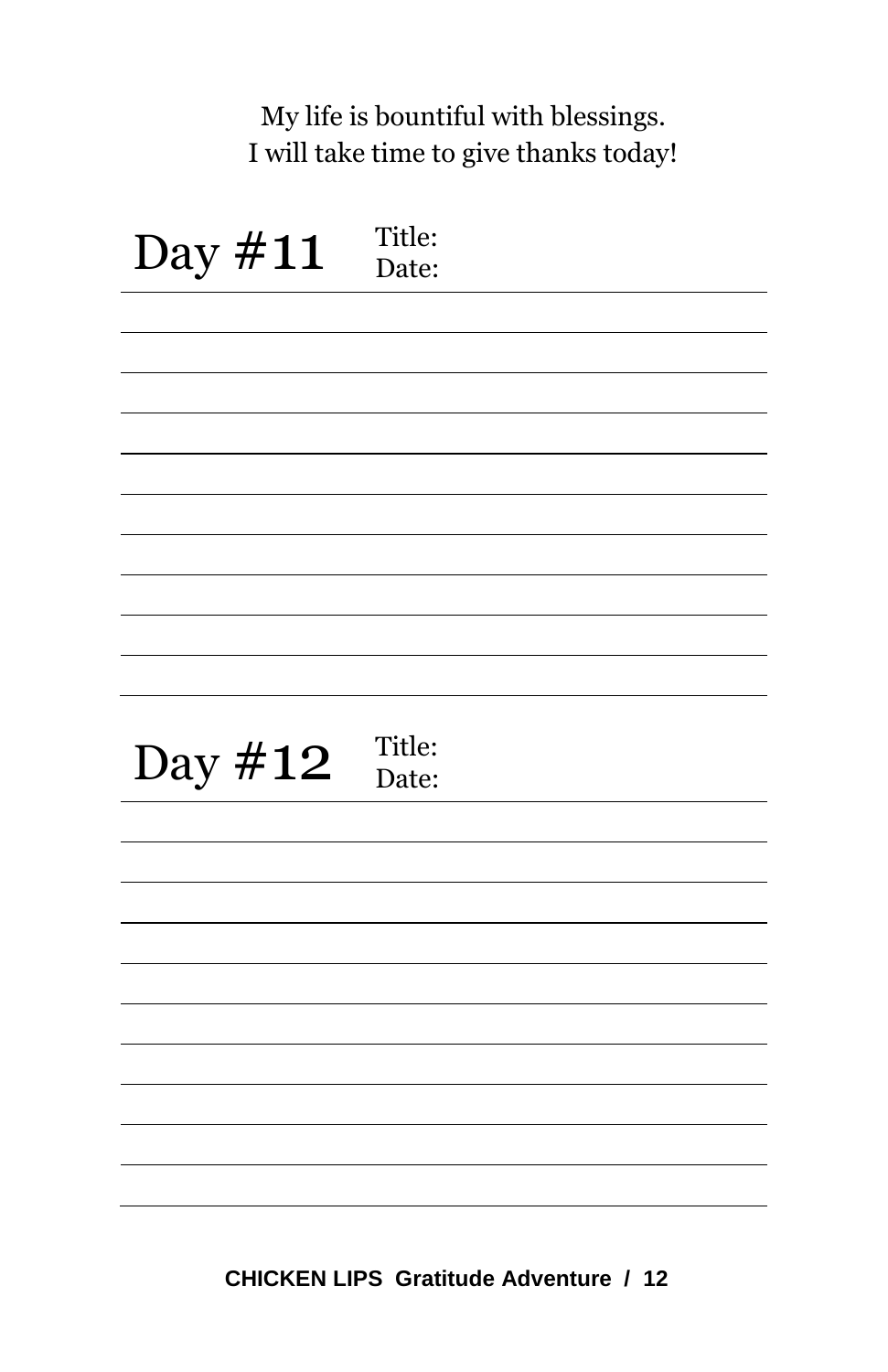|            | "Grant me the serenity to accept<br>the things I cannot change,<br>Courage to change the things I can, |
|------------|--------------------------------------------------------------------------------------------------------|
|            | And wisdom to know the difference."<br>- The Serenity Prayer                                           |
| Day $\#13$ | Title:<br>Date:                                                                                        |
|            |                                                                                                        |
|            |                                                                                                        |
|            |                                                                                                        |
|            |                                                                                                        |
| Day #14    | Title:<br>Date:                                                                                        |
|            |                                                                                                        |
|            |                                                                                                        |
|            |                                                                                                        |
|            |                                                                                                        |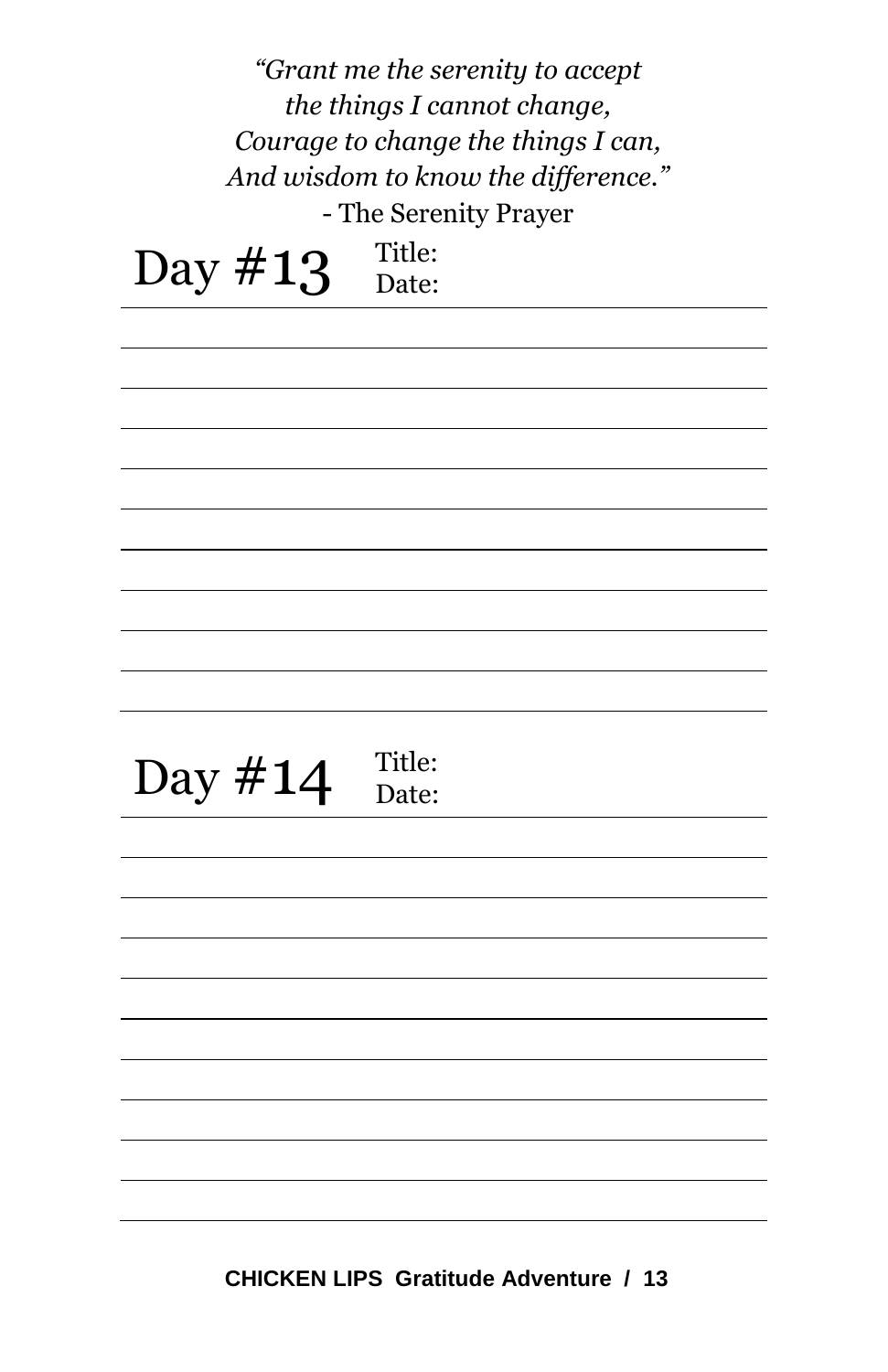## *"SERENITY NOW! SERENITY NOW!"* - Frank Costanza ("Seinfeld")

| Day #15 | Title:<br>Date: |
|---------|-----------------|
|         |                 |
|         |                 |
|         |                 |
|         |                 |
|         |                 |
|         |                 |
|         |                 |
|         |                 |
|         |                 |
|         |                 |
|         |                 |
|         |                 |
|         | Title:          |
| Day #16 | Date:           |
|         |                 |
|         |                 |
|         |                 |
|         |                 |
|         |                 |
|         |                 |
|         |                 |
|         |                 |
|         |                 |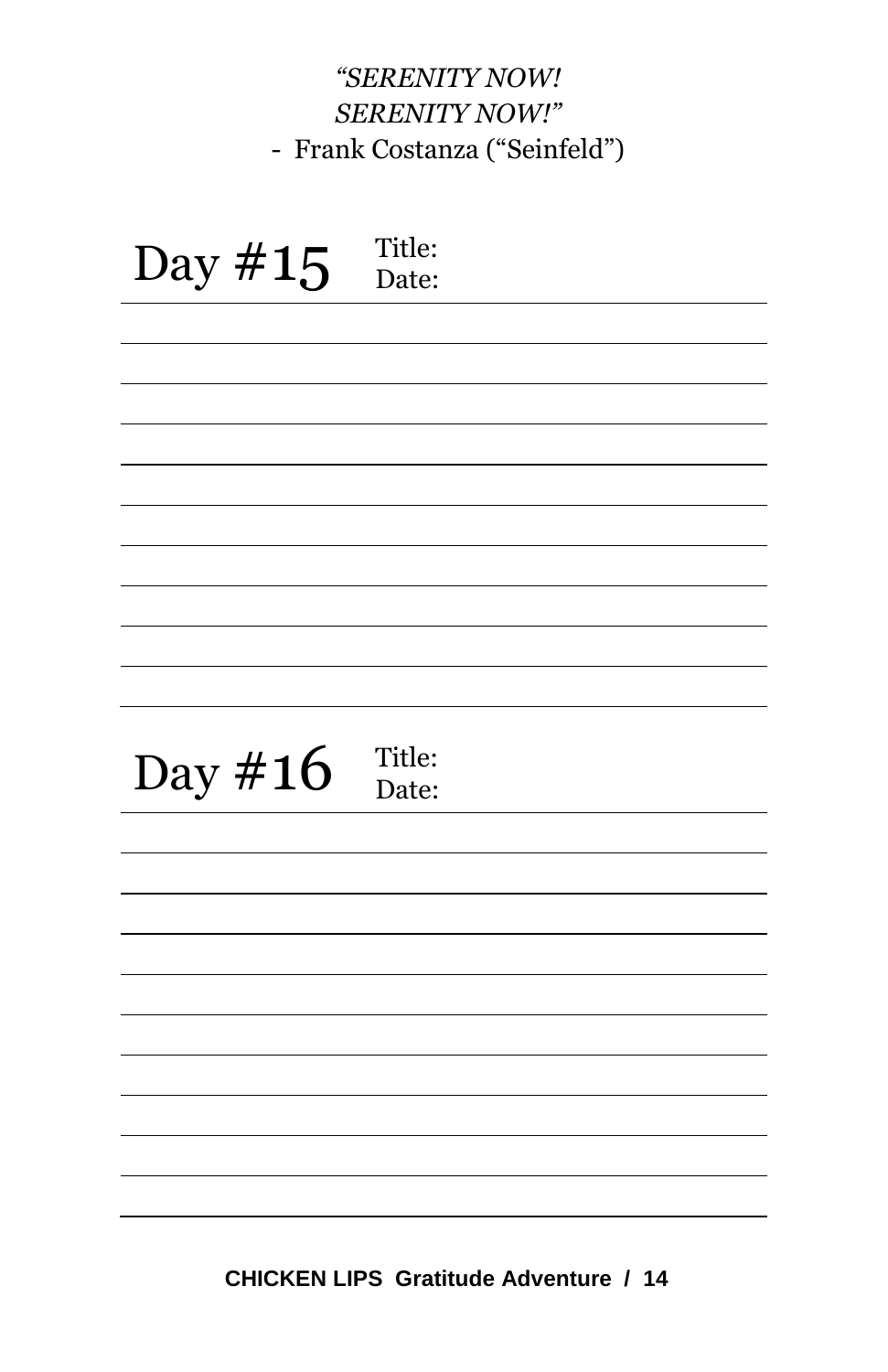*"I want to share my experience of realizing how beautiful the gift of life truly is, in the hopes that it can inspire others."* - Shalin Shaw. (He died of cancer in 2015 at the age of 22.)

| Day #17 | Title:<br>Date: |
|---------|-----------------|
|         |                 |
|         |                 |
|         |                 |
|         |                 |
|         |                 |
|         |                 |
|         |                 |
|         | Title:          |
| Day #18 | Date:           |
|         |                 |
|         |                 |
|         |                 |
|         |                 |
|         |                 |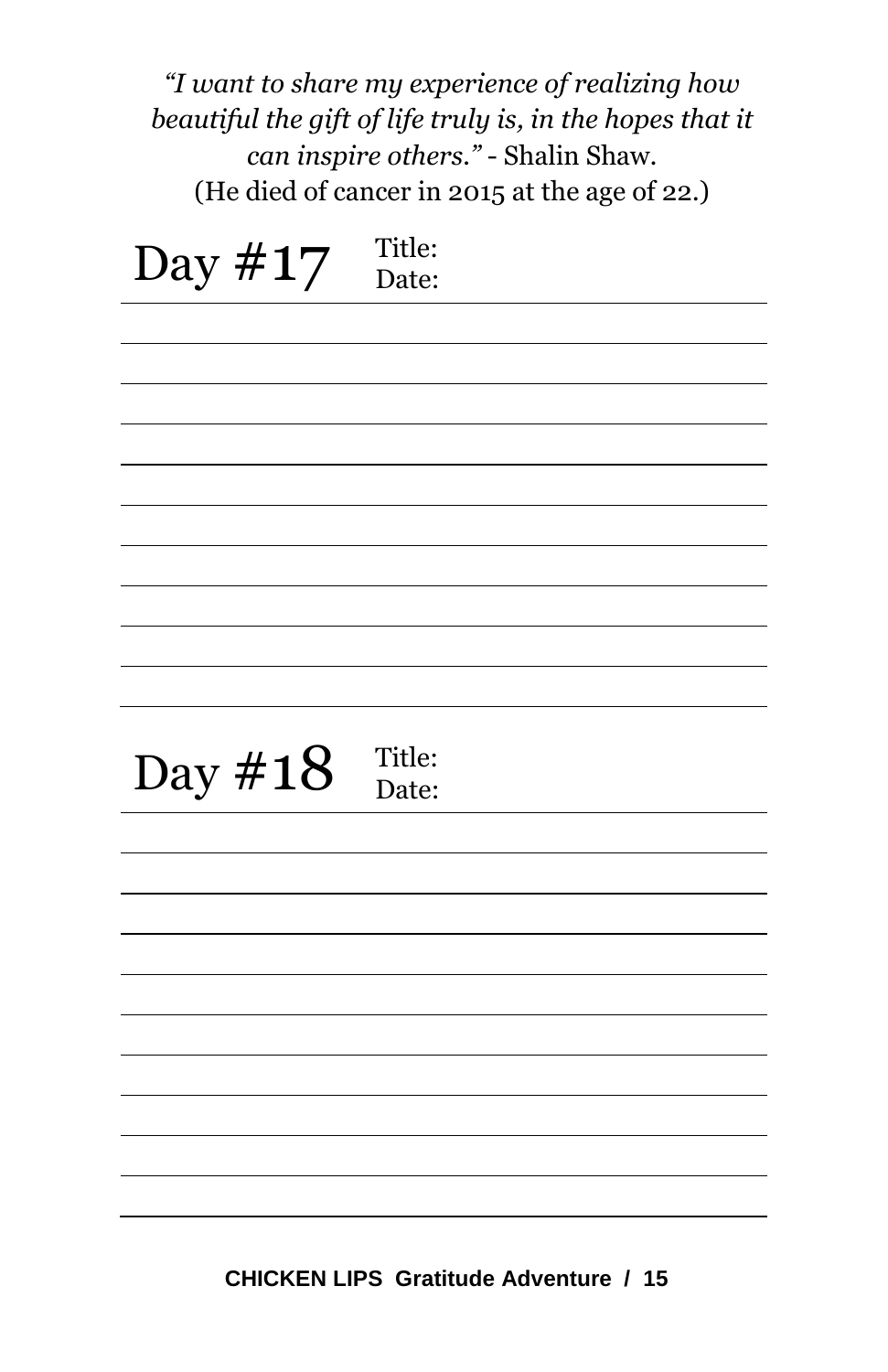| Day #19 | Title:<br>Date: |
|---------|-----------------|
|         |                 |
|         |                 |
|         |                 |
|         |                 |
|         |                 |
|         |                 |
|         |                 |
|         |                 |
|         |                 |
|         |                 |
|         |                 |
| Day #20 | Title:<br>Date: |
|         |                 |
|         |                 |
|         |                 |
|         |                 |
|         |                 |
|         |                 |
|         |                 |
|         |                 |
|         |                 |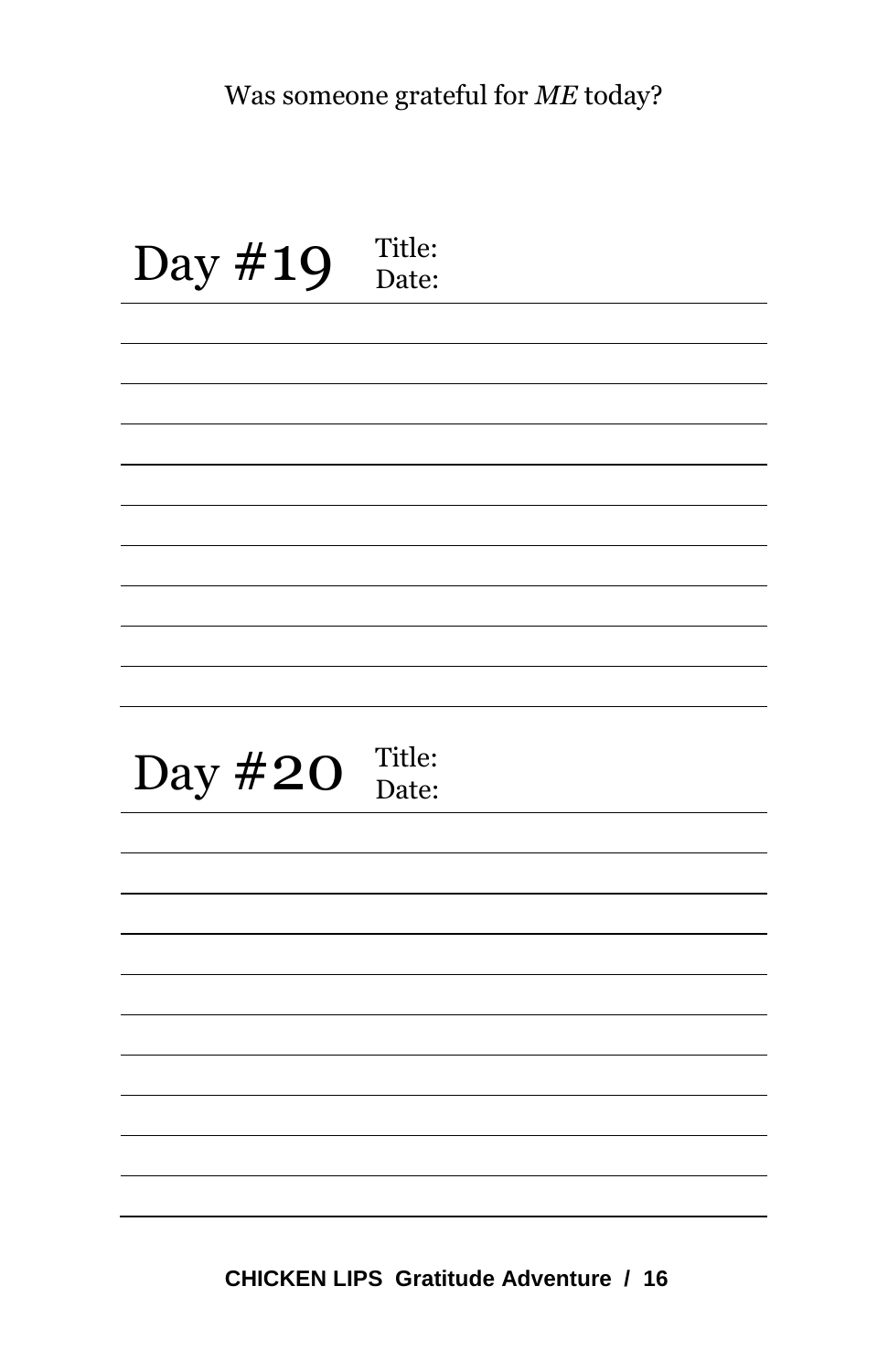*"Though you may not drive a great big Cadillac . . . Just be thankful for what you've got."* (A soulful song by William DeVaughn, 1974)

| Day #21 | Title:<br>Date: |
|---------|-----------------|
|         |                 |
|         |                 |
|         |                 |
|         |                 |
|         |                 |
|         |                 |
|         |                 |
|         |                 |
|         |                 |
|         |                 |
|         |                 |
| Day #22 | Title:<br>Date: |
|         |                 |
|         |                 |
|         |                 |
|         |                 |
|         |                 |
|         |                 |
|         |                 |
|         |                 |
|         |                 |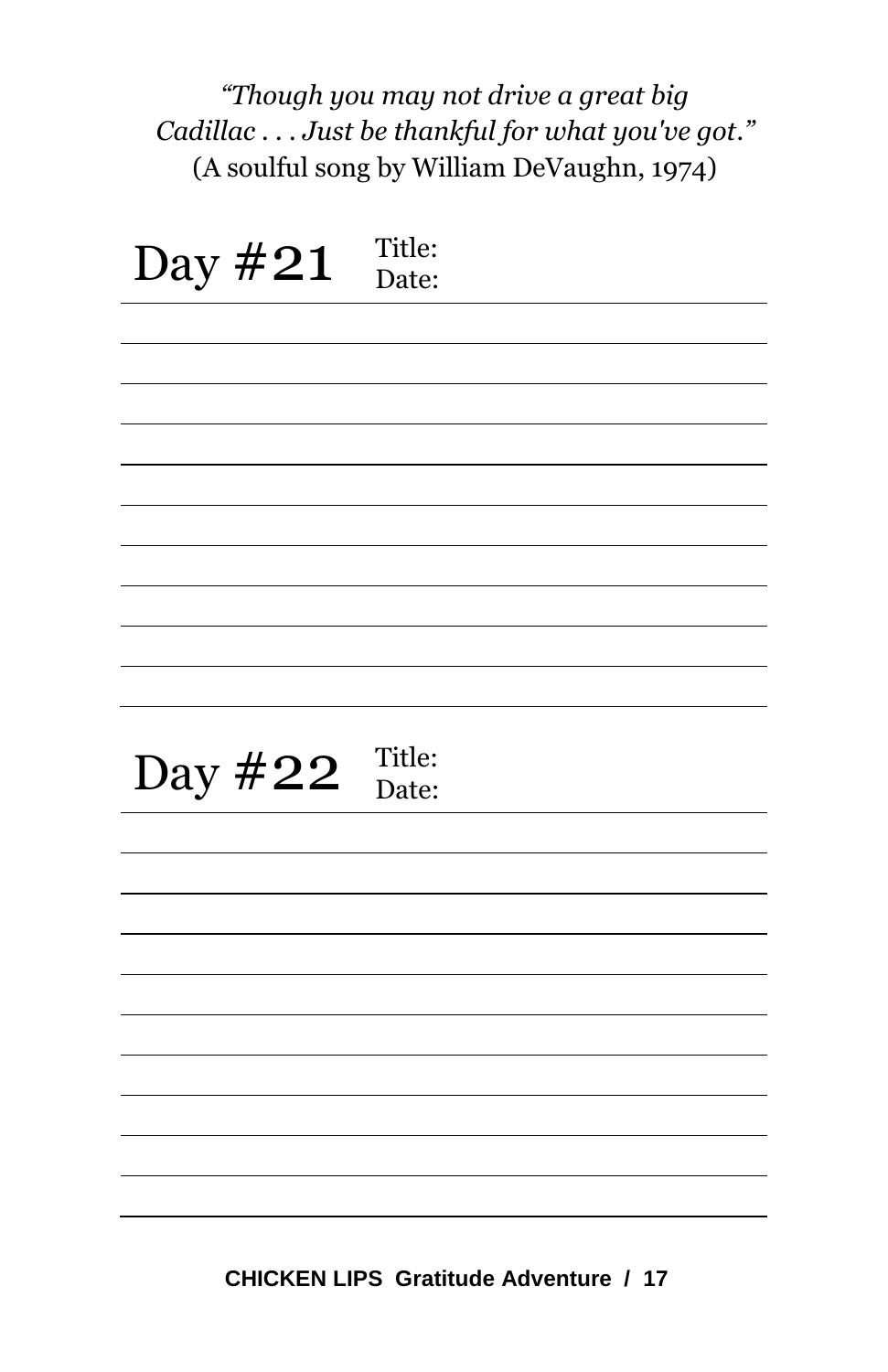## Today I will not focus on what I don't have. I will focus on what I DO have!

Day  $#23$ Title:<br>Date: Day  $\#24$  Title: Date: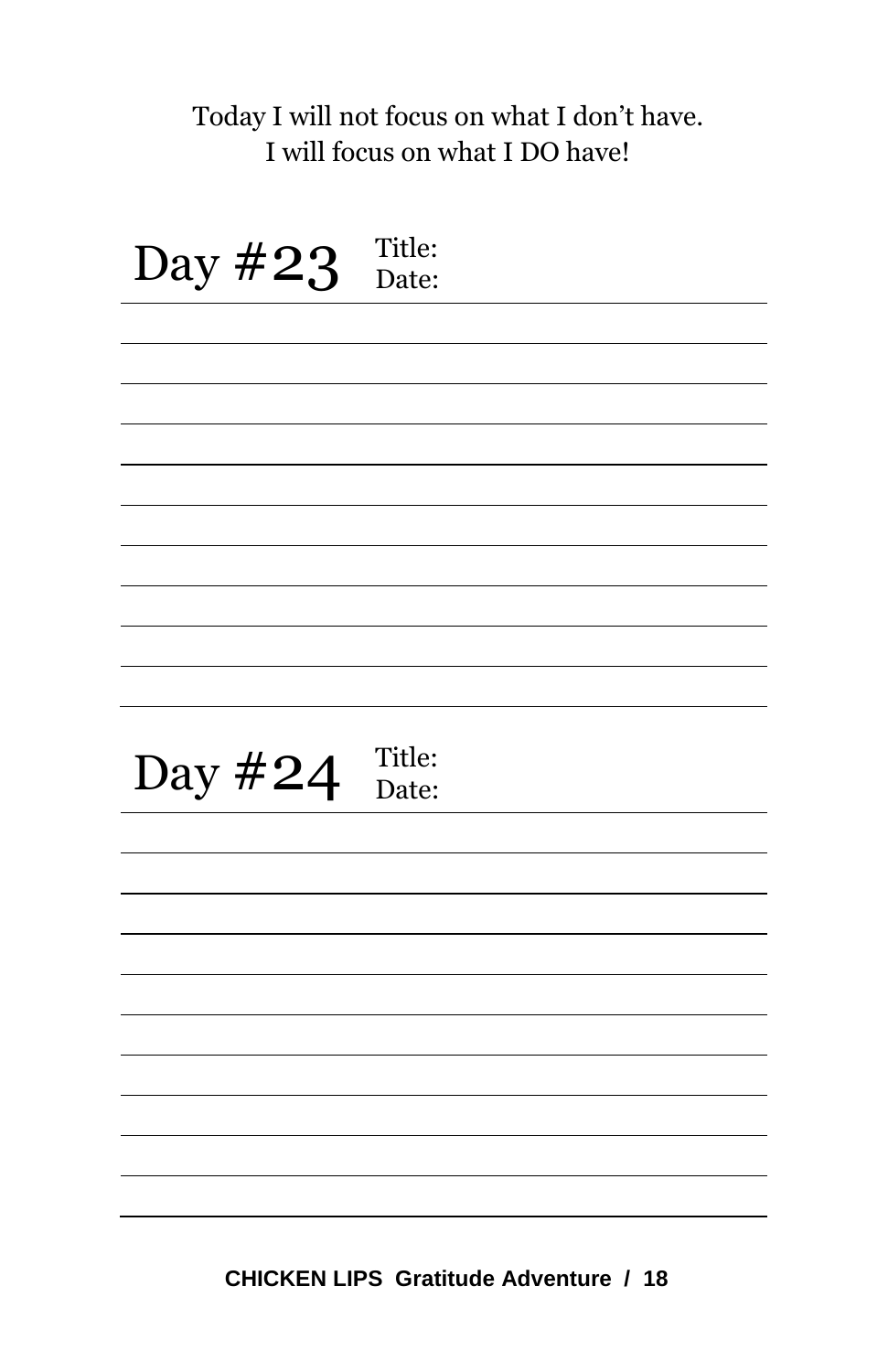## *"With the fearful strain that is upon me night and day, if I did not laugh, I should die."* - Abraham Lincoln

| Day #25 | Title:<br>Date: |
|---------|-----------------|
|         |                 |
|         |                 |
|         |                 |
|         |                 |
|         |                 |
|         |                 |
|         |                 |
| Day #26 | Title:<br>Date: |
|         |                 |
|         |                 |
|         |                 |
|         |                 |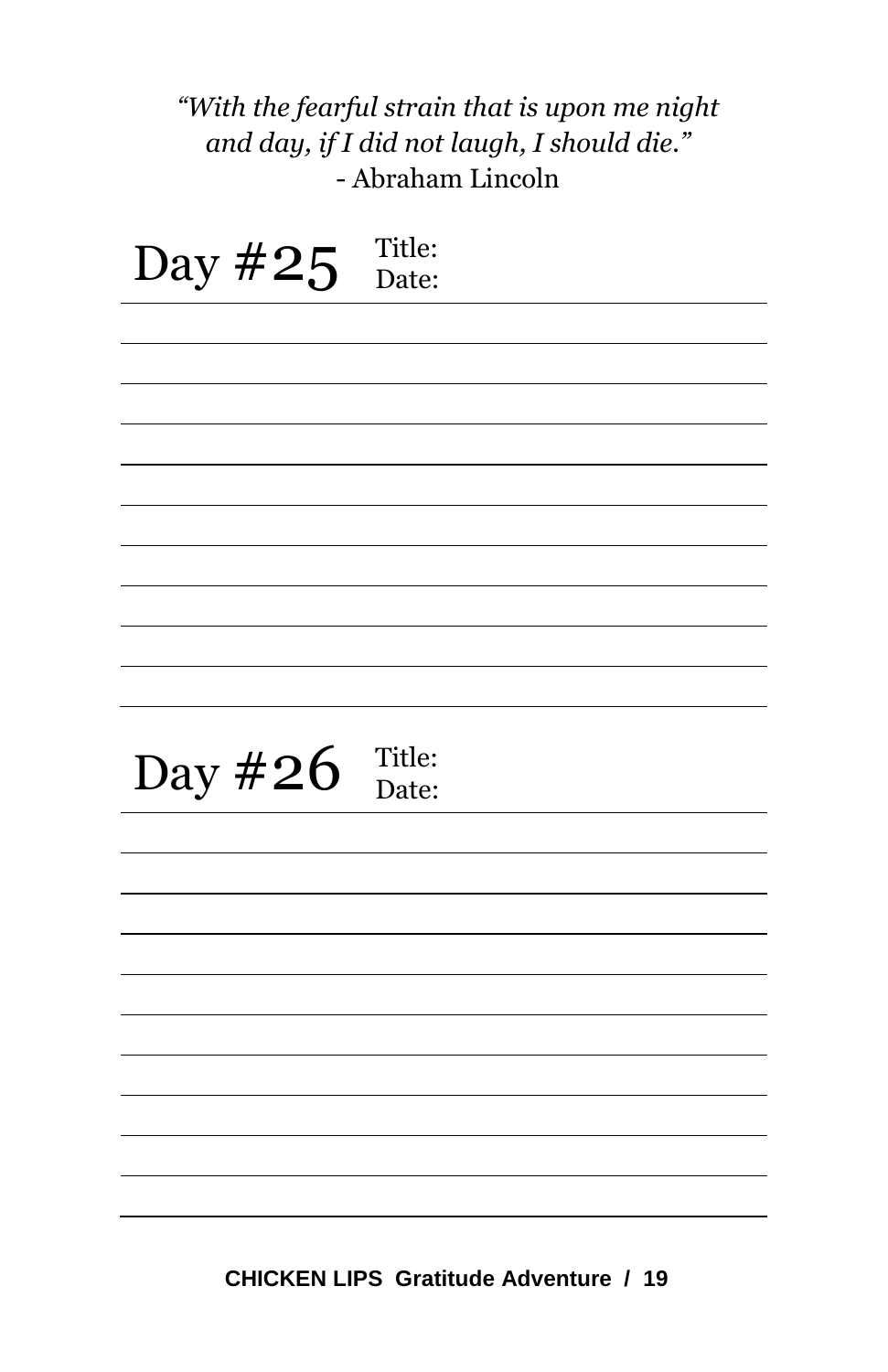Laughter is a life saver. Whether you chortle or guffaw or chuckle or snort, let's all create some – and share some – today!

Day  $\#27$  Title: Date: Day  $#28$  Title: Date: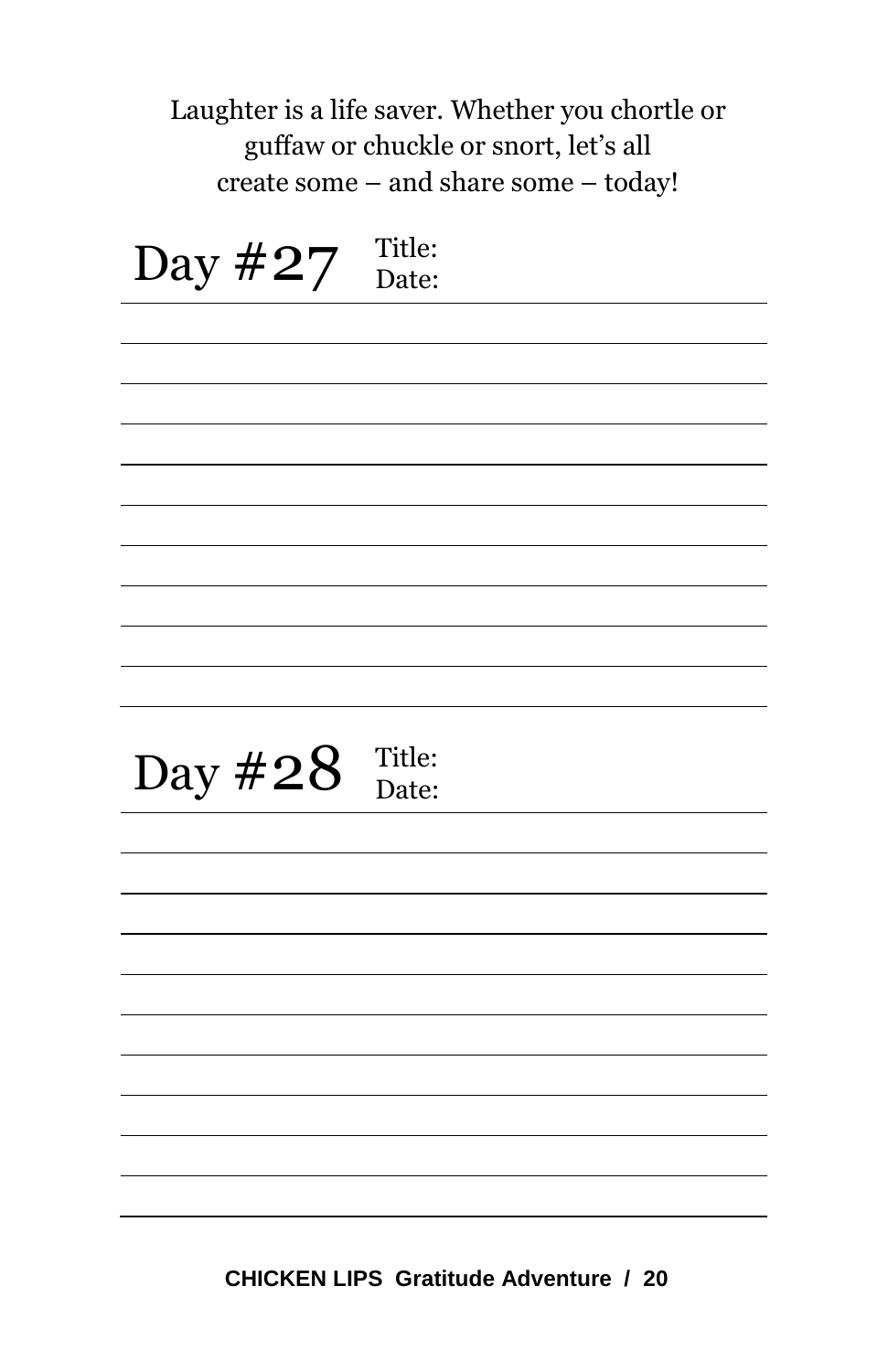*"Sometimes we should express our gratitude for the small and simple things like the scent of the rain, the taste of your favorite food, or the sound of a loved one's voice."* - Joseph B. Wirthlin

| Day #29 | Title: |
|---------|--------|
|         | Date:  |
|         |        |
|         |        |
|         |        |
|         |        |
|         |        |
|         |        |
|         |        |
|         |        |
|         |        |
|         |        |
|         |        |
|         |        |
|         | Title: |
| Day #30 | Date:  |
|         |        |
|         |        |
|         |        |
|         |        |
|         |        |
|         |        |
|         |        |
|         |        |
|         |        |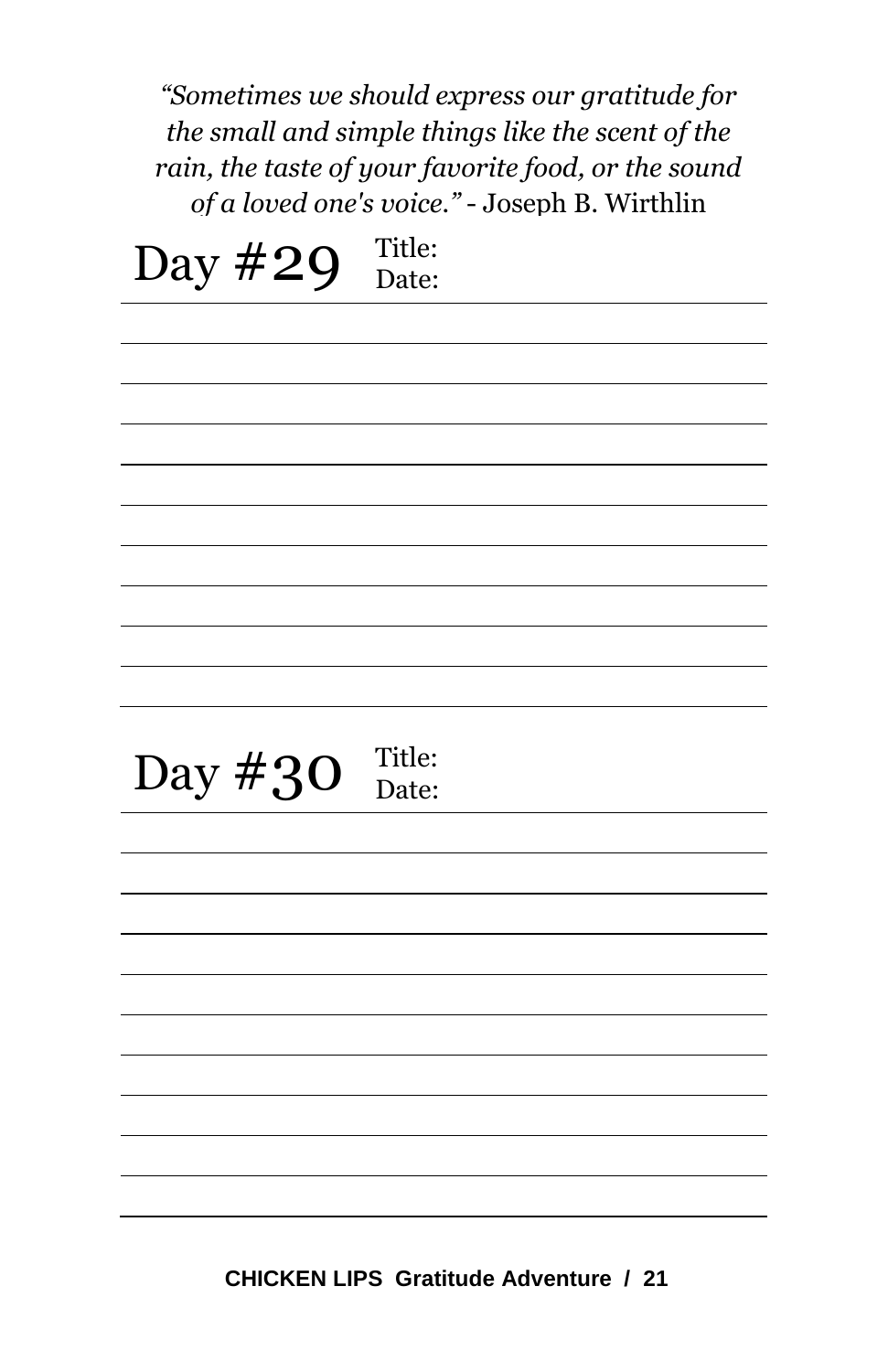| Day #31 | Title:<br>Date: |
|---------|-----------------|
|         |                 |
|         |                 |
|         |                 |
|         |                 |
|         |                 |
|         |                 |
|         |                 |
|         |                 |
|         |                 |
| Day #32 | Title:<br>Date: |
|         |                 |
|         |                 |
|         |                 |
|         |                 |
|         |                 |
|         |                 |
|         |                 |
|         |                 |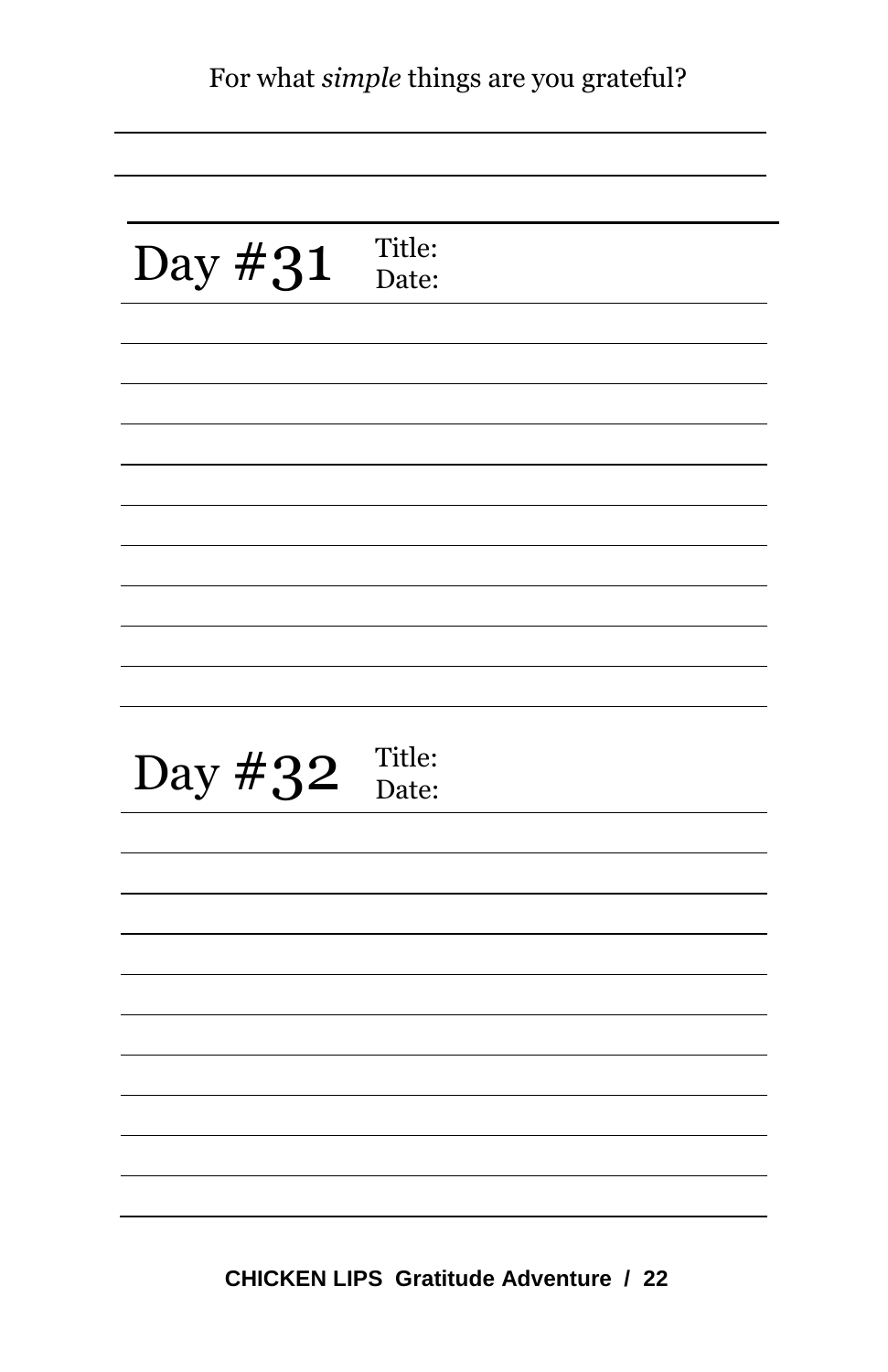*"At times, our own light goes out and is rekindled by a spark from another person. Each of us has cause to think with deep gratitude of those who have lighted the flame within us." -* Albert Schweitzer

| Day #33 | Title: |
|---------|--------|
|         | Date:  |
|         |        |
|         |        |
|         |        |
|         |        |
|         |        |
|         |        |
|         |        |
|         |        |
|         |        |
|         |        |
|         |        |
|         |        |
|         | Title: |
| Day #34 | Date:  |
|         |        |
|         |        |
|         |        |
|         |        |
|         |        |
|         |        |
|         |        |
|         |        |
|         |        |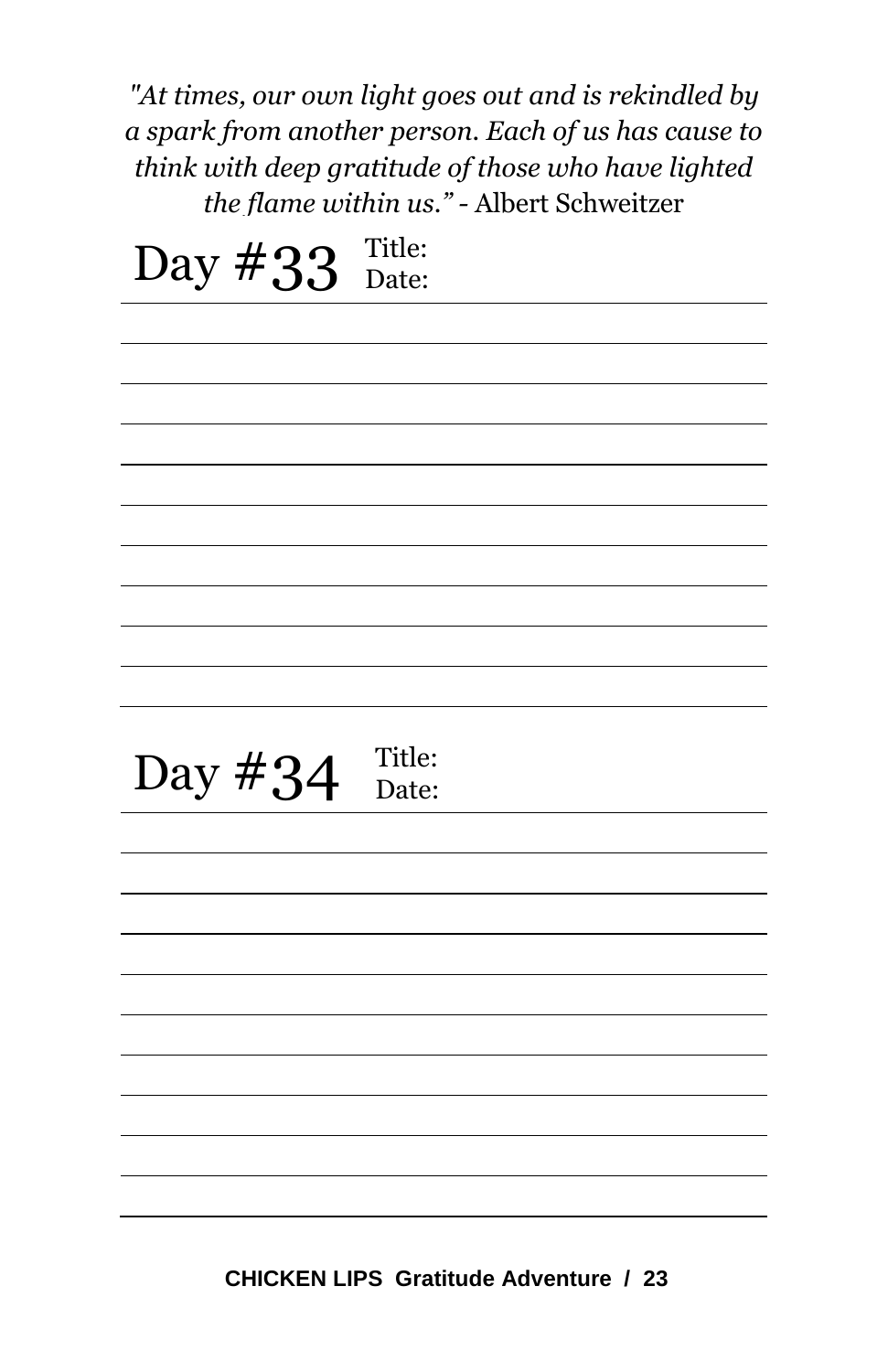Today I will remember those who have helped me in my life.

| Day #35 | Title:<br>Date: |
|---------|-----------------|
|         |                 |
|         |                 |
|         |                 |
|         |                 |
|         |                 |
|         |                 |
|         |                 |
|         |                 |
| Day #36 | Title:<br>Date: |
|         |                 |
|         |                 |
|         |                 |
|         |                 |
|         |                 |
|         |                 |
|         |                 |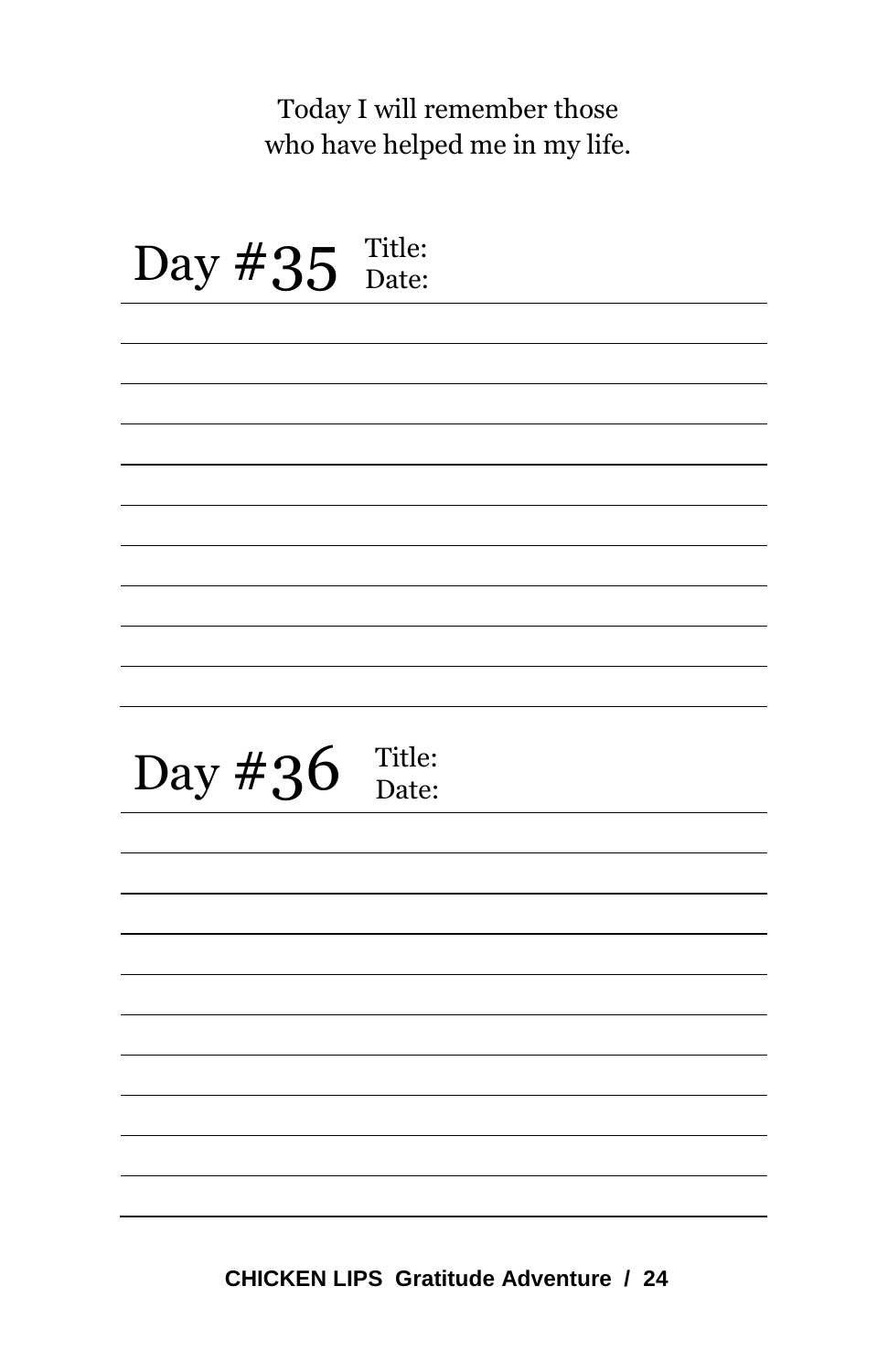| "Fans, for the past two weeks, you have been<br>reading about a bad break I got. Yet today I<br>consider myself the luckiest man on the face of<br>the earth." - Lou Gehrig |                 |  |
|-----------------------------------------------------------------------------------------------------------------------------------------------------------------------------|-----------------|--|
| Day $\#37$                                                                                                                                                                  | Title:<br>Date: |  |
|                                                                                                                                                                             |                 |  |
|                                                                                                                                                                             |                 |  |
|                                                                                                                                                                             |                 |  |
|                                                                                                                                                                             |                 |  |
|                                                                                                                                                                             |                 |  |
| Day #38                                                                                                                                                                     | Title:<br>Date: |  |
|                                                                                                                                                                             |                 |  |
|                                                                                                                                                                             |                 |  |
|                                                                                                                                                                             |                 |  |
|                                                                                                                                                                             |                 |  |
|                                                                                                                                                                             |                 |  |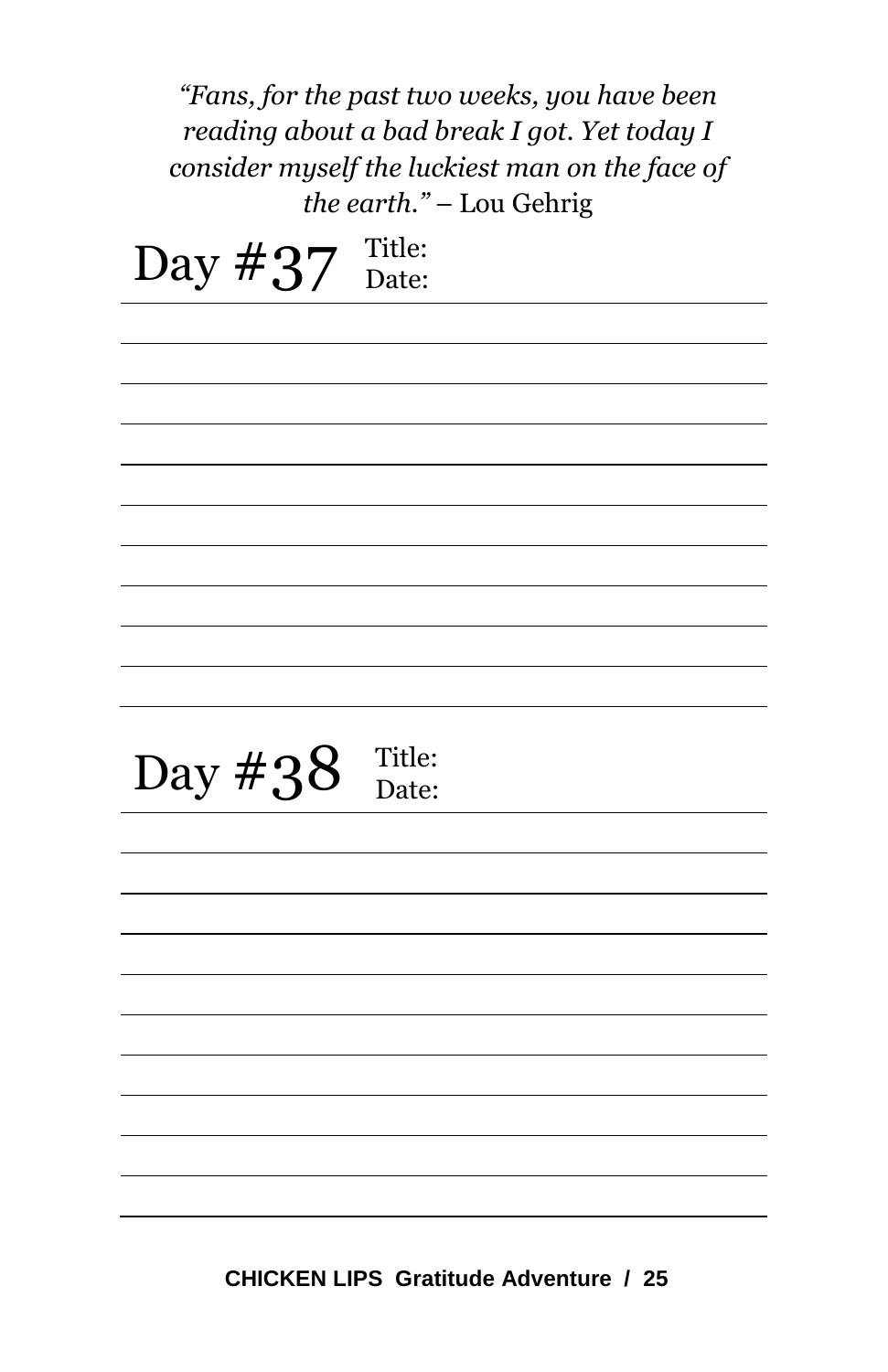How might a *positive perspective* improve your day?

| Day #39 | Title:<br>Date: |
|---------|-----------------|
|         |                 |
|         |                 |
|         |                 |
|         |                 |
|         |                 |
|         |                 |
|         |                 |
|         |                 |
|         |                 |
|         |                 |
|         |                 |
| Day #40 | Title:<br>Date: |
|         |                 |
|         |                 |
|         |                 |
|         |                 |
|         |                 |
|         |                 |
|         |                 |
|         |                 |
|         |                 |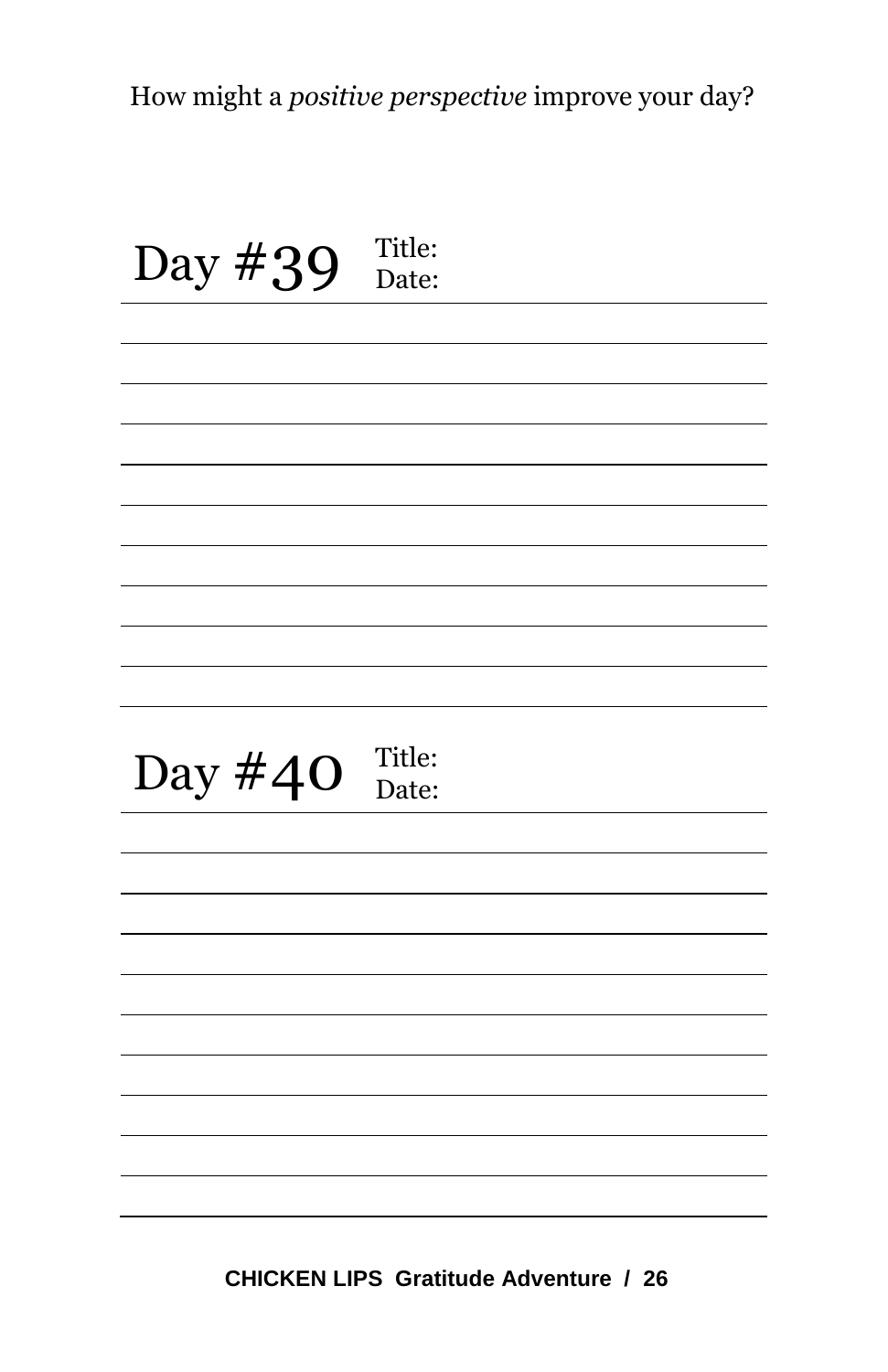| "I simply remember my favorite things   |
|-----------------------------------------|
| and then I don't feel so bad."          |
| - Maria from "The Sound of Music," 1959 |

| Day #41 | Title:<br>Date: |
|---------|-----------------|
|         |                 |
|         |                 |
|         |                 |
|         |                 |
|         |                 |
|         |                 |
|         |                 |
|         |                 |
|         |                 |
|         |                 |
|         |                 |
| Day #42 | Title:<br>Date: |
|         |                 |
|         |                 |
|         |                 |
|         |                 |
|         |                 |
|         |                 |
|         |                 |
|         |                 |
|         |                 |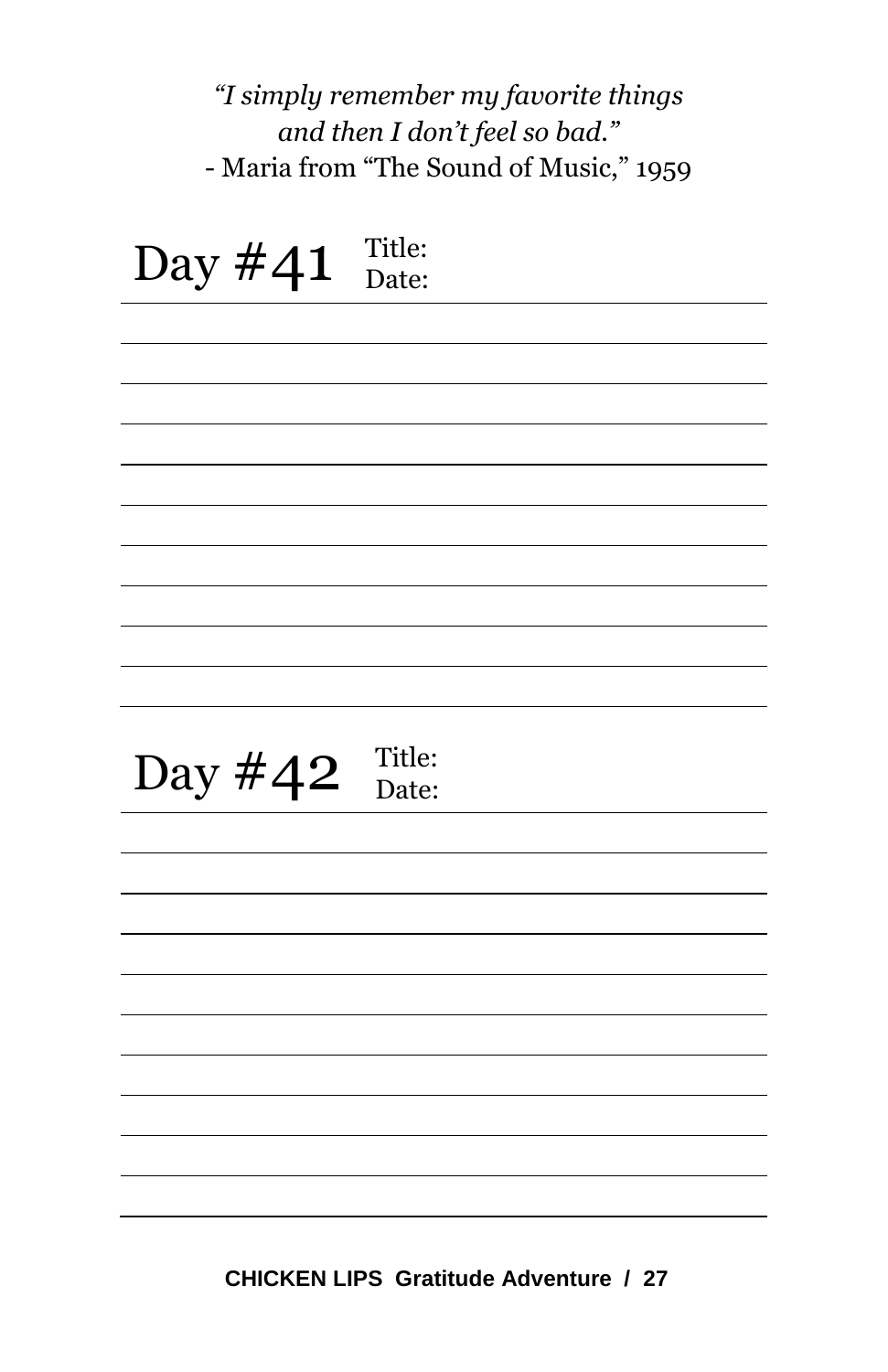|  |  |  |  | A few of my favorite things: |
|--|--|--|--|------------------------------|
|--|--|--|--|------------------------------|

| Day #43 | Title: |
|---------|--------|
|         | Date:  |
|         |        |
|         |        |
|         |        |
|         |        |
|         |        |
|         |        |
|         |        |
|         |        |
|         |        |
|         |        |
|         | Title: |
| Day #44 | Date:  |
|         |        |
|         |        |
|         |        |
|         |        |
|         |        |
|         |        |
|         |        |
|         |        |
|         |        |
|         |        |
|         |        |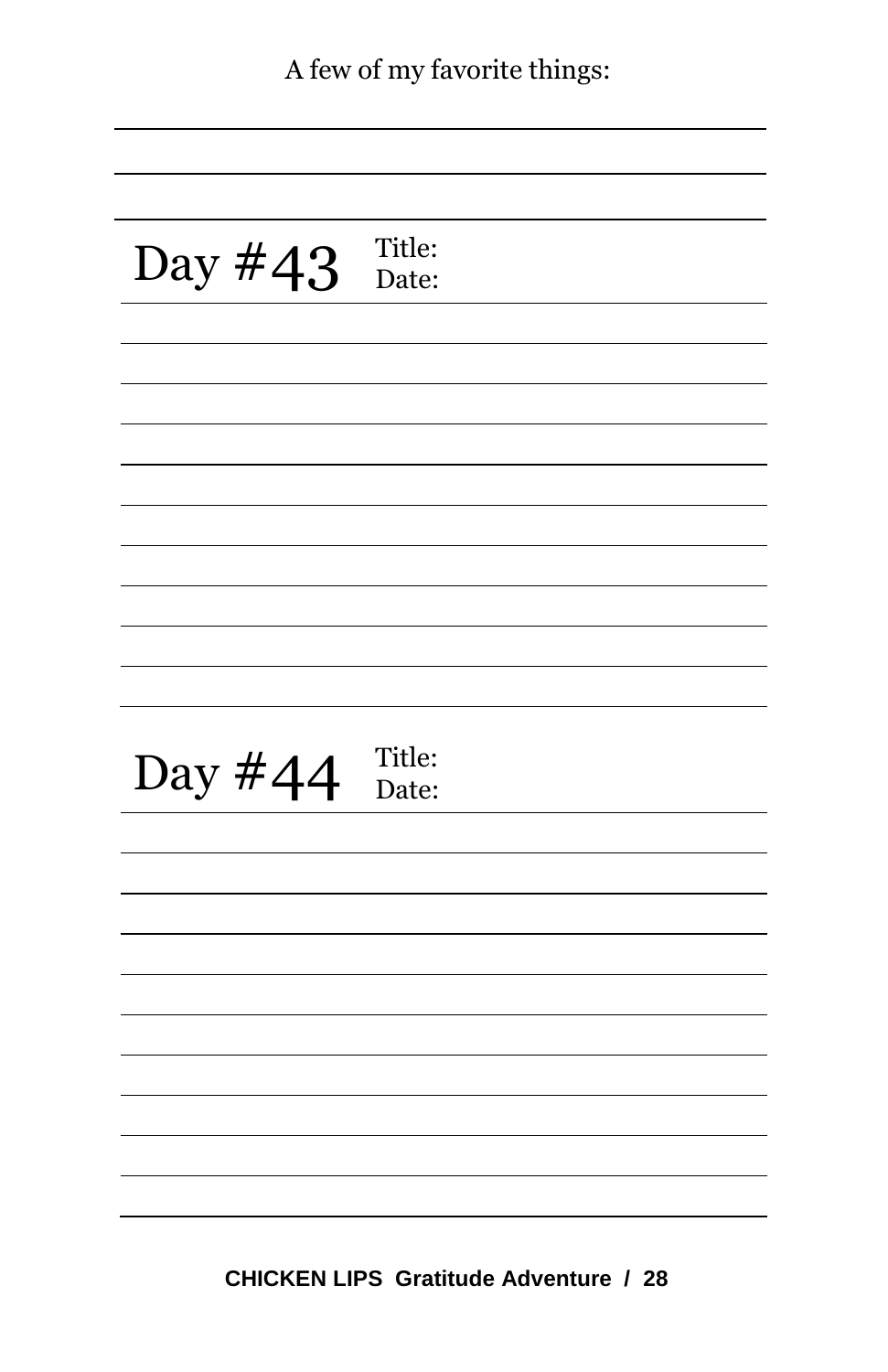| "As we express our gratitude, we must       |  |
|---------------------------------------------|--|
| never forget that the highest appreciation  |  |
| is not to utter words but to live by them." |  |
| - John F. Kennedy                           |  |
| Title:                                      |  |
| Day #45<br>Date:                            |  |
|                                             |  |
|                                             |  |
|                                             |  |
|                                             |  |
|                                             |  |
|                                             |  |
|                                             |  |
|                                             |  |
|                                             |  |
|                                             |  |
|                                             |  |
|                                             |  |
| Title:<br>Day #46                           |  |
| Date:                                       |  |
|                                             |  |
|                                             |  |
|                                             |  |
|                                             |  |
|                                             |  |
|                                             |  |
|                                             |  |
|                                             |  |
|                                             |  |
|                                             |  |
|                                             |  |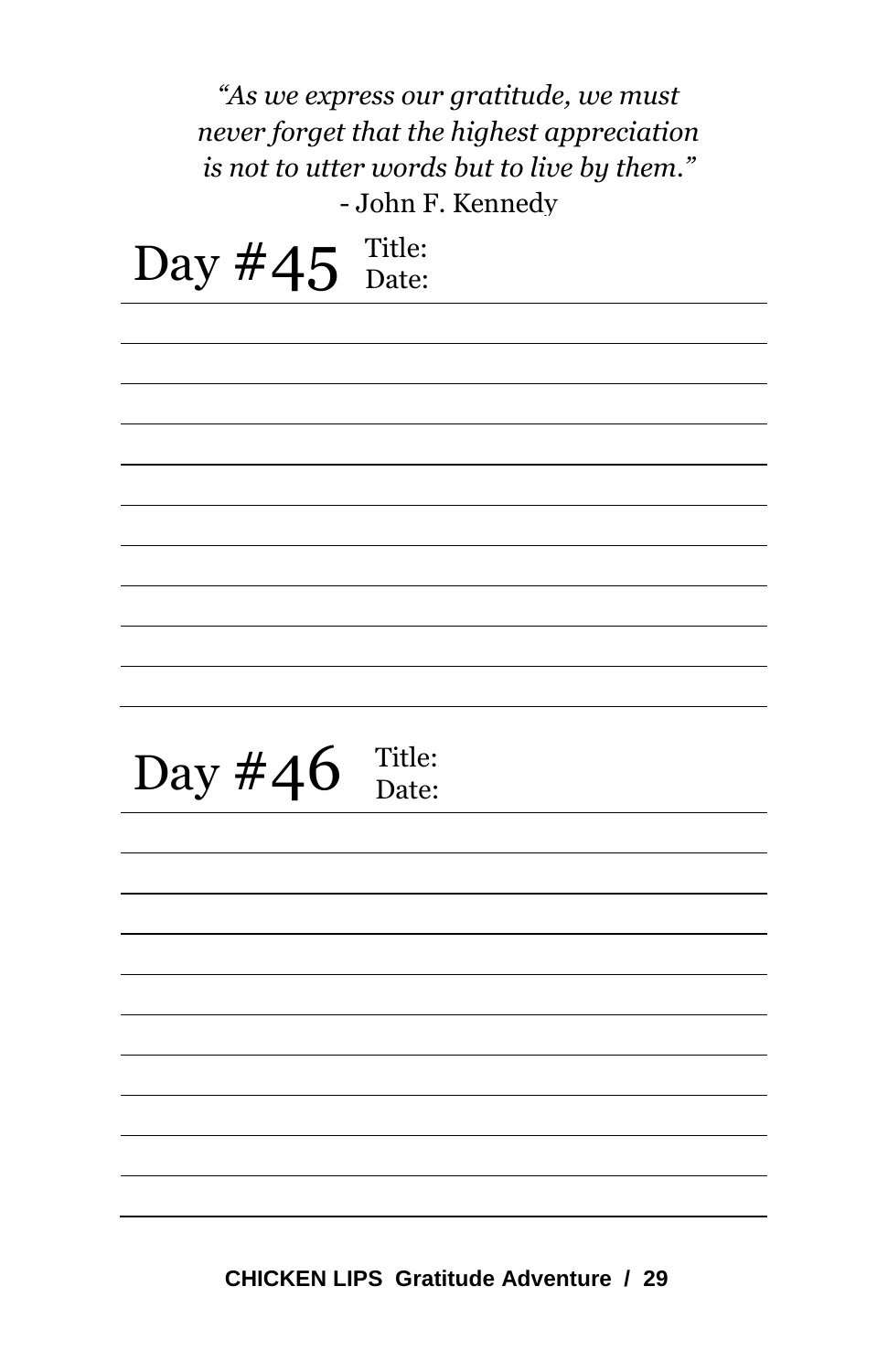Today, as I live with an attitude of thankfulness, I will share it by showing kindness to others.

Day  $#47$  Title: Day  $\#48$  Title: Date: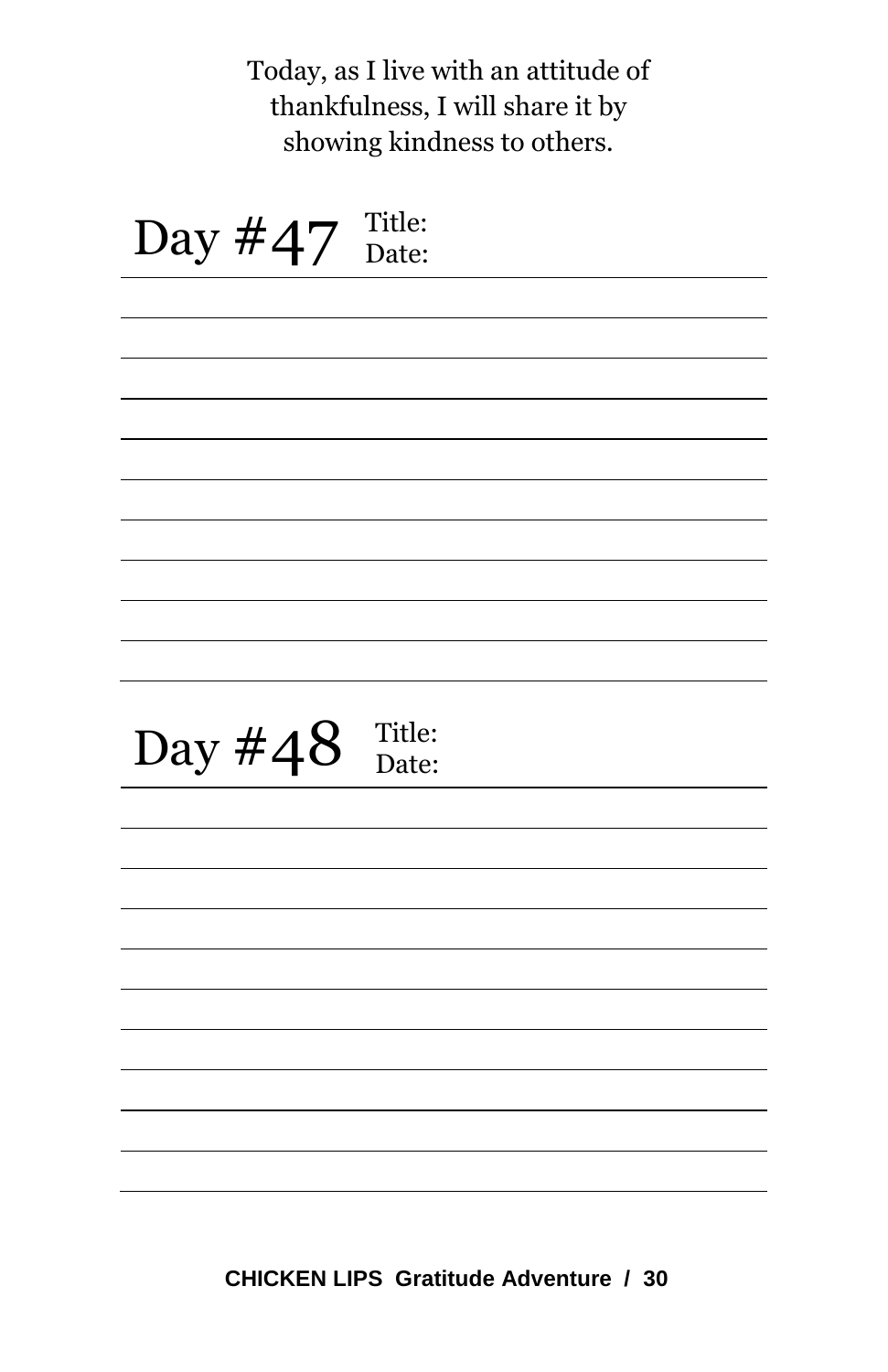Day  $#49$  Title: Date: Day  $#50$  Title: Date: *"Louis, I think this is the beginning of a beautiful friendship." - Casablanca*, 1942